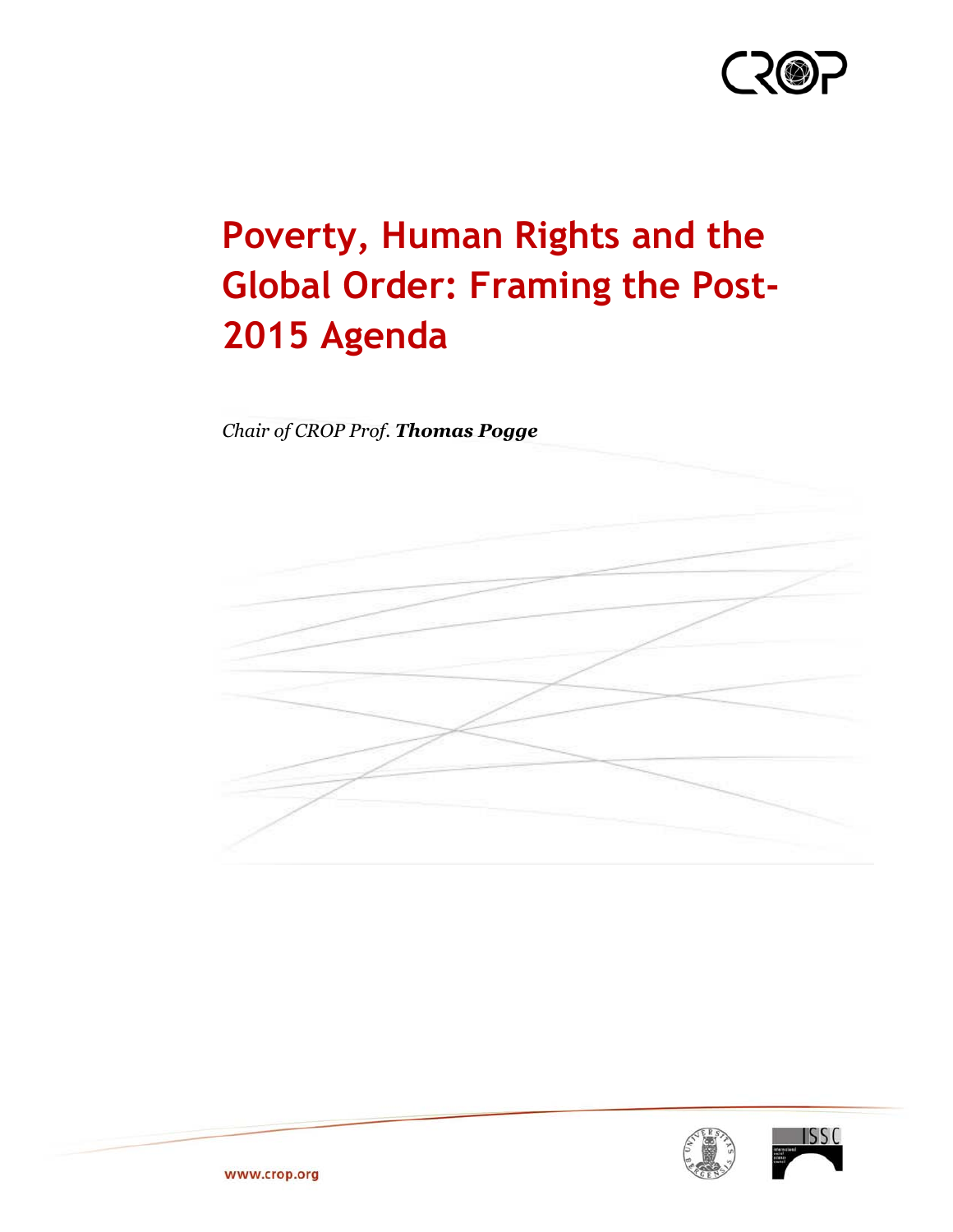## **Poverty, Human Rights and the Global Order: Framing the Post-2015 Agenda**

Having spent trillions of dollars on combating the severe financial crisis of 2008–09, the affluent North Atlantic states and their citizens have found themselves constrained to generate similarly massive savings and new revenues in order to sustain their substantially enlarged public debts. In this context, the World Bank's recent update from the global poverty front has been especially welcome. Released on 1 March 2012, this wonderful news has been extensively reported and celebrated by hundreds of news media around the world. Annie Lowrey's report in the New York Times is representative:

#### **Dire Poverty Falls Despite Global Slump, Report Finds**

WASHINGTON — A World Bank report shows a broad reduction in extreme poverty  $-$  and indicates that the global recession, contrary to economists' expectations, did not increase poverty in the developing world.

The report shows that for the first time the proportion of people living in extreme poverty  $-$  on less than \$1.25 a day  $-$  fell in every developing region from 2005 to 2008. And the biggest recession since the Great Depression seems not to have thrown that trend off course, preliminary data from 2010 indicate.

The progress is so drastic that the world has met the United Nations' Millennium Development Goals to cut extreme poverty in half five years before its 2015 deadline.

"This is very good news," said Jeffrey Sachs, director of the Earth Institute at Columbia University and the United Nations' special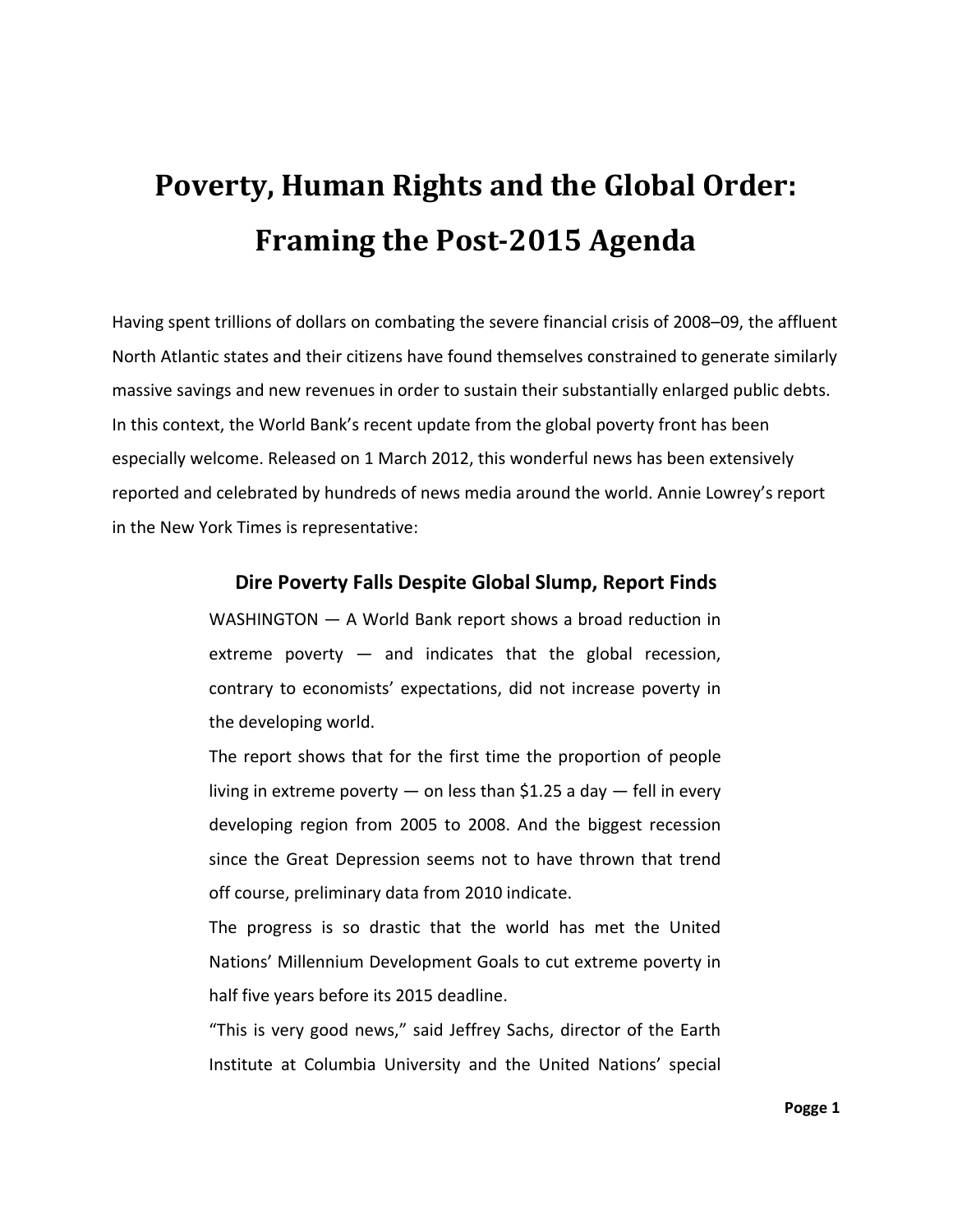adviser on the Millennium Development Goals. "There has been broad-based progress in fighting poverty, and accelerating progress. There's a lot to be happy about." $1$ 

Having read dozens of reports in the mainstream media about the news from the World Bank, I have yet to find one expressing even a scintilla of doubt. Many news reports about new data or findings provided by physicists, climate researchers, astronomers or biologists show some journalistic effort to find other experts who are unconvinced and perhaps prepared to offer alternative findings, data or estimates. But the World Bank's data from the poverty front are treated as beyond all reasonable doubt — reported as straightforward unassailable facts on a par with the current temperature at Kennedy Airport.

What triggered all the celebration was a 6-page briefing note<sup>2</sup> — three pages of tables showing the 1981–2008 evolution of the number and percentage of poor people in various regions and countries, plus three pages of comments *inter alia* conveying the additional good news that extreme poverty has declined even further in the 2008–10 period as well: "Using the \$1.25 a day line, the developing world as a whole reached the MDG1 in 2010" — referring to the First Millennium Development Goal of halving the proportion of extremely poor people by 2015. We have reached our principal goal five years early and so surely deserve to relax a bit after all our great work in the fight against severe poverty.

Before we do so, however, let us look a little more closely. According to the Bank's latest figures presented in the "Update," over one third of all human beings — 2471 million — live on less each day than what \$2 could buy in the US in 2005.<sup>3</sup> Pause for a while and reflect on what it

l

<sup>1</sup> *New York Times*, 7 March 2012, page A4. Also available at www.nytimes.com/2012/03/07/world/extremepoverty-down-despite-recession-world-bank-data-show.html.

<sup>&</sup>lt;sup>2</sup> Shaohua Chen and Martin Ravallion, "An Update to the World Bank's estimates of consumption poverty in the developing world," available at

http://siteresources.worldbank.org/INTPOVCALNET/Resources/Global\_Poverty\_Update\_2012\_02-29-12.pdf.

 $3$  All World Bank poverty lines are denominated in "international dollars." These are US-dollars of a certain base year, which get converted at that year's purchasing power parities (PPPs) into local currency units of that same year. For example, while 90 Indian rupees were required to purchase 2 US-dollars in 2005 (market exchange rate),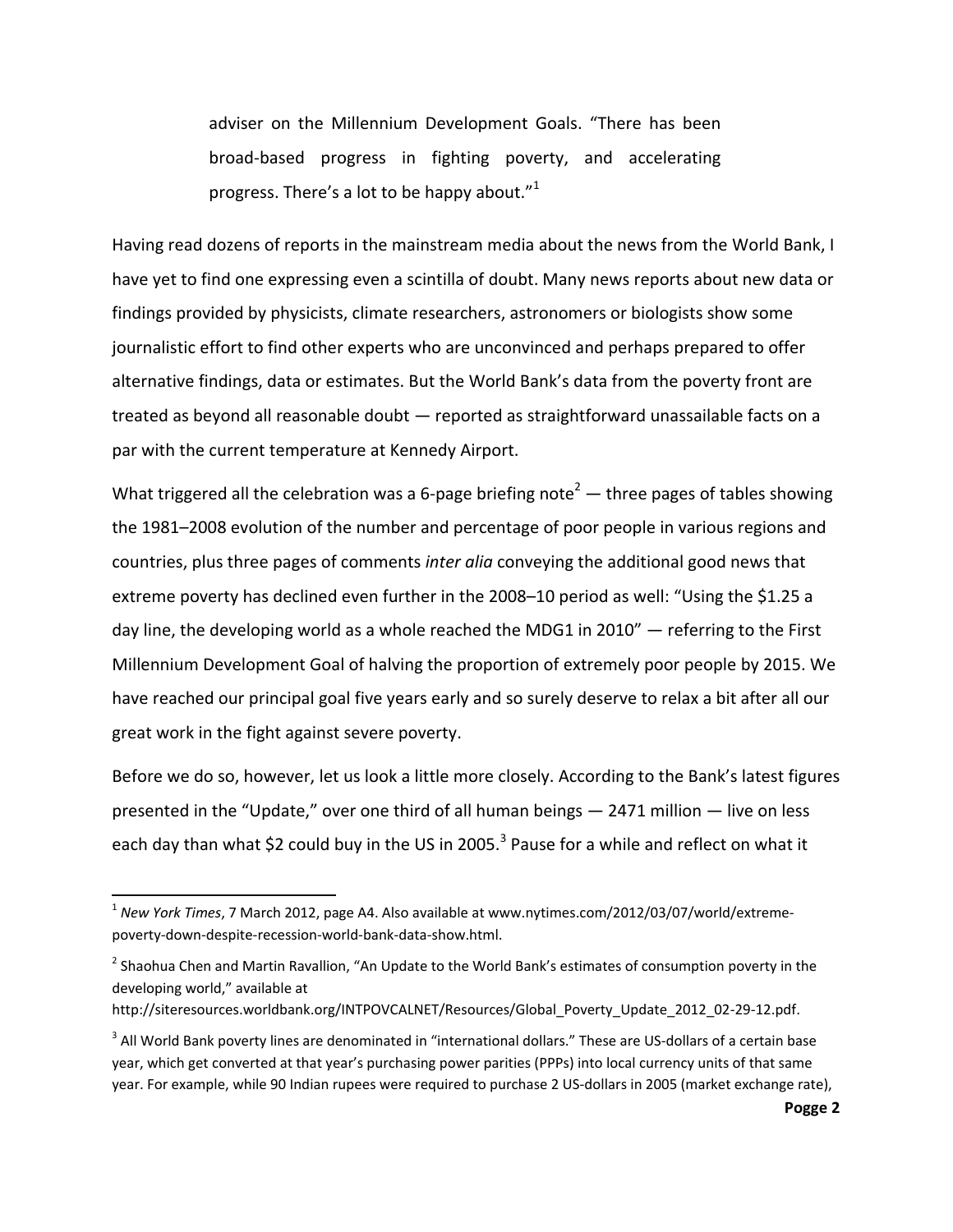would be like to live on this sort of a budget, equivalent in 2012 to \$16.50 per week or \$71.70 per month or \$860 for the entire year. Think here about what you could buy in the way of food, shelter, clothing, medical care, water and other utilities. Ask yourself whether you would consider such an existence to accord with what is affirmed in Article 25 of the *Universal Declaration of Human Rights*, that "Everyone has the right to a standard of living adequate for the health and well-being of himself and of his family, including food, clothing, housing and medical care and necessary social services." And then realize that, if you and your household did indeed subsist on such a meager *per capita* budget of \$2/day (2005 value), you would be living *fully 60 percent above* the \$1.25/day (2005 value) poverty line that is actually used, within MDG1, for tracking the world's progress against poverty.

Can it be argued that using the higher \$2/day poverty line would be overly ambitious because, by classifying nearly 2.5 billion people as poor, it would make the goal of poverty eradication unrealistically demanding? This is not a plausible argument. At market exchange rates, those living below the \$2/day line have a collective annual shortfall of about \$300 billion from this line — about 0.8% of global household income. A mere 1.2 percent of the income of the richest tenth of humanity, which collectively receive nearly 70 percent of global household income, would theoretically suffice to cover this shortfall.<sup>4</sup> It would not be asking too much of the top tenth that they relinquish such a tiny fraction of their incomes for the sake of fulfilling the human rights of a third of humankind.

a mere 31.20 Indian rupees in India were deemed sufficient to match the purchasing power of 2 US-dollars in the United States. So the \$2/day (2005 value) poverty line is translated for India into an INR 31.20/day (2005 value) line, and from there further translated, by means of the Indian consumer price index (CPI), into Indian rupees of other years. By this method, currency amounts from any year and location are made mutually comparable by being translated first (via the local CPI) into local currency units of some base year and then (via this base year's PPPs) into US-dollars of that same base year.

 $\overline{\phantom{a}}$ 

4 Global household income distribution data for 2005 from Branko Milanovic, World Bank. See his "Global Inequality Recalculated and Updated: the effect of new PPP estimates on global inequality and 2005 estimates" in *Journal of Economic Inequality* 10 (2012), forthcoming.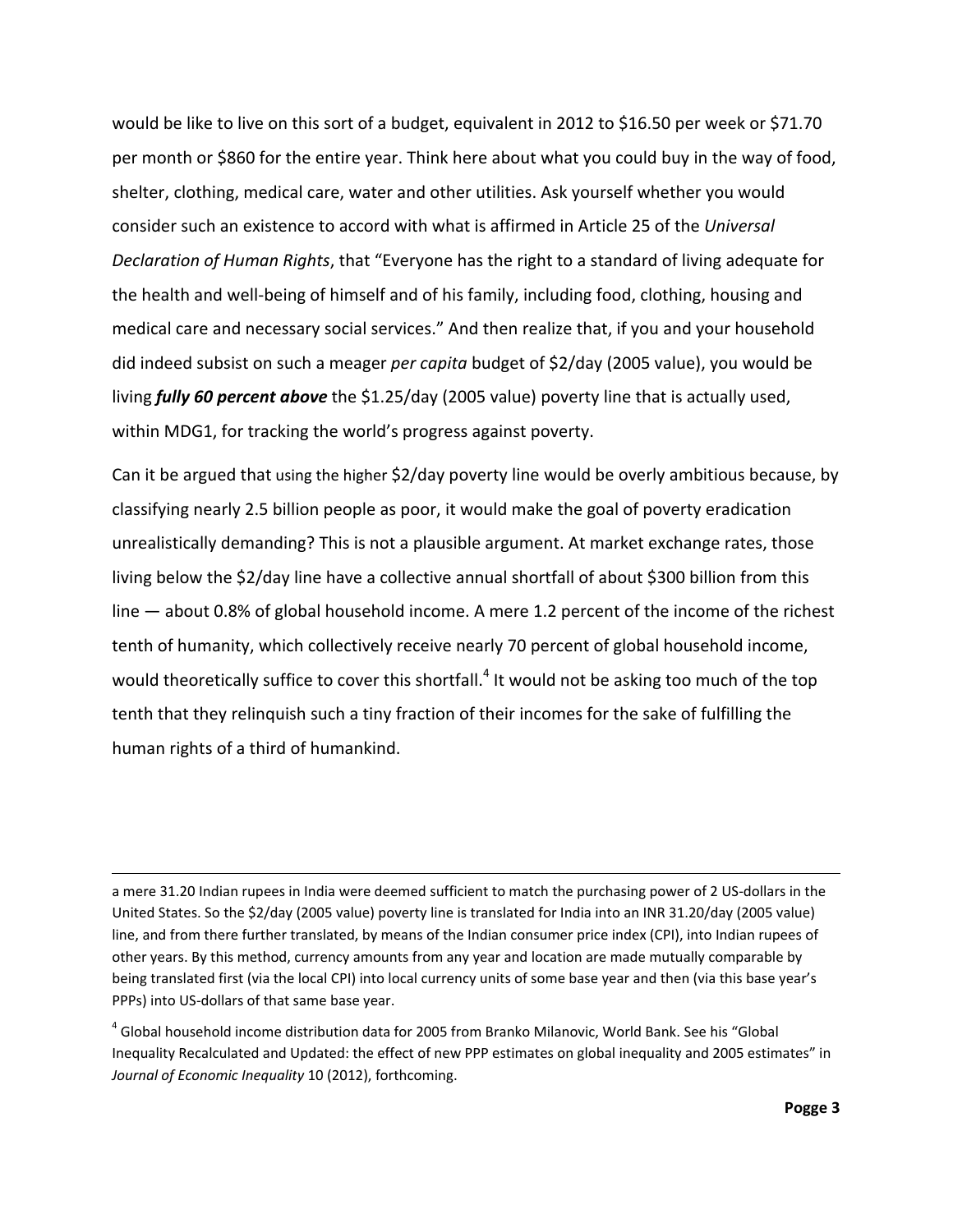**II.**

Even if a great deal of very serious poverty remains, should we not be glad of its "drastic" decline? Well, certainly not without further thought! A reduction in the poverty might be due, for example, to many poor people having died. In our world today, the ranks of the poor are continuously thinned by some 50,000 deaths each day from poverty-related causes, such as communicable diseases exacerbated by undernutrition. These 18 million annual poverty deaths constitute about a third of all human deaths.<sup>5</sup> Given the World Bank's method of tracking the evolution of world poverty by counting the number of poor, such deaths improve the picture: the poor person who dies at 4 or at 40 thereby improves the next poverty count. Any snapshot view of poverty has this perverse consequence that it ignores those who have died prematurely and thereby gives less weight to the fate of persons whose lives are short. If the poorest half of all human beings born live, on average, half as long as the rest, then they will all fit into the poorest third of the World Bank's snapshot view. If the poorer half live only one-third as long as the rest, then they will all fit into the poorest quarter of the World Bank's snapshot presentation. What looks like an improvement — a smaller proportion of human life time is spent in poverty — actually turns out to hide a disaster: those born into poverty have fallen even further behind in terms of life expectancy.<sup>6</sup>

Leaving behind this immensely important and yet widely ignored flaw in the World Bank's poverty measurement exercise, let us examine more closely the figures presented in the tables of the "Update." We find there the number of people living below the \$2/day poverty line is reported to have been 2585 million in 1981. So the number of human beings living below this

<sup>5</sup> WHO (World Health Organization). *The Global Burden of Disease: 2004 Update* (Geneva: WHO Publications 2008), table A1, pp. 54–9. To keep my estimate conservative, I have included only those causes of death which occur almost exclusively among the poor. Of course, many poor people die from causes that also kill affluent people, and often at earlier ages due to more severe disease vectors and inferior medical care. But no such premature deaths are included in the 18-million figure.

<sup>6</sup> For a more detailed statement of this point, see Thomas Pogge, *World Poverty and Human Rights* (Cambridge UK: Polity Press 2002), p. 98. For a full elaboration of the point in the language of economics, see Ravi Kanbur and Diganta Mukherjee, "Premature Mortality and Poverty Measurement," *Bulletin of Economic Research* 59:4, 2007, pp. 339-359.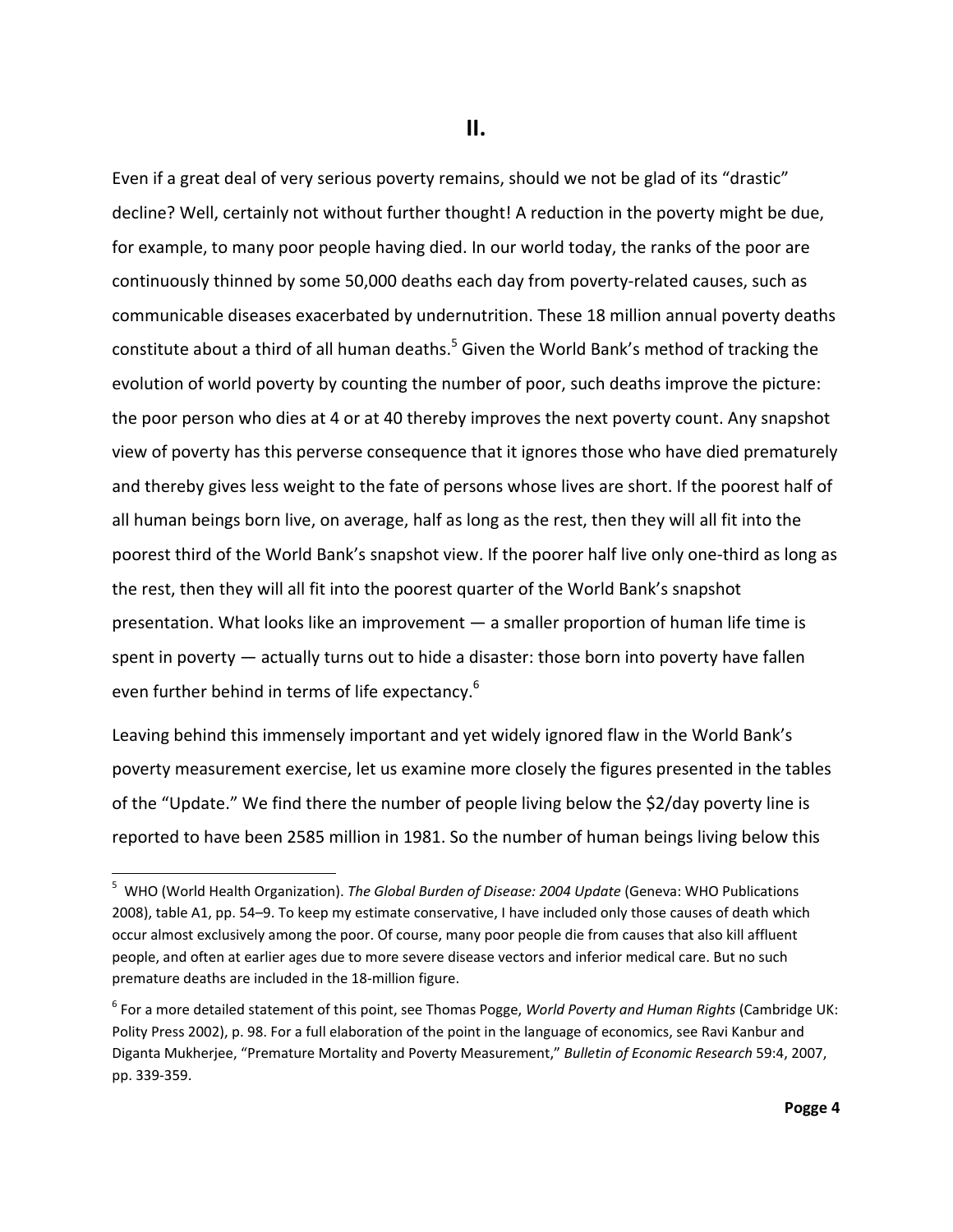\$2/day poverty line declined by 4.4 percent in 27 years (1981-2008). Looking at this minuscule decline, it does not seem so clear anymore that we really have cause to celebrate or reason to relax in the fight against poverty.

But how can these two findings go together: that we have done poorly by reducing the number of very poor people by only 4.4 percent in a 27-year period and that we have been spectacularly successful by achieving a halving of poverty fully five years before the 2015 target date?

Well, it all depends on which numbers one picks from the tables and how one presents them. MDG1 tracks the poor not in terms of their *number*, but as a *proportion* of the population of the less developed countries. Because this population increases rapidly, the proportion of poor people declines even when their number remains constant. To illustrate, the very same 1981- 2008 progress in regard to people living below the \$2/day poverty line can be expressed as a 4.4-percent decline in their *number* or as a 38.2-percent decline in their *proportion* (from 0.696 to 0.430 of the population of the less-developed countries).

As we have seen, MDG1 also uses a much lower \$1.25/day poverty line, counting as poor only households that are living on less per person per day than what \$1.25 could buy in the US in 2005. This choice leads to an even steeper decline. Using as the baseline the poverty incidence of 1990, chosen as the base year for all MDGs, we find that by 2008 the proportion of \$1.25/day poverty had reportedly declined by 48 percent (from 0.431 to 0.224 of the population of the less-developed countries) while the proportion of \$2/day poverty had reportedly declined by only 33.4 percent (from 0.646 to 0.430 of the population of the lessdeveloped countries).<sup>7</sup>

<sup>&</sup>lt;sup>7</sup> Previous communications from the World Bank had given figures also for a higher poverty line of \$2.50/day (2005 value), which always showed an even less rosy trend. The present "Update" provides no figures for this line, but they can be obtained at http://iresearch.worldbank.org/PovcalNet/index.htm (enter "\$76/month"). We find there that the number of people living on less per person per day than what \$2.50 could buy in the US in 2005 has *increased* by 7.4 percent: from 2784 million in 1981 to 3008 million in 2008.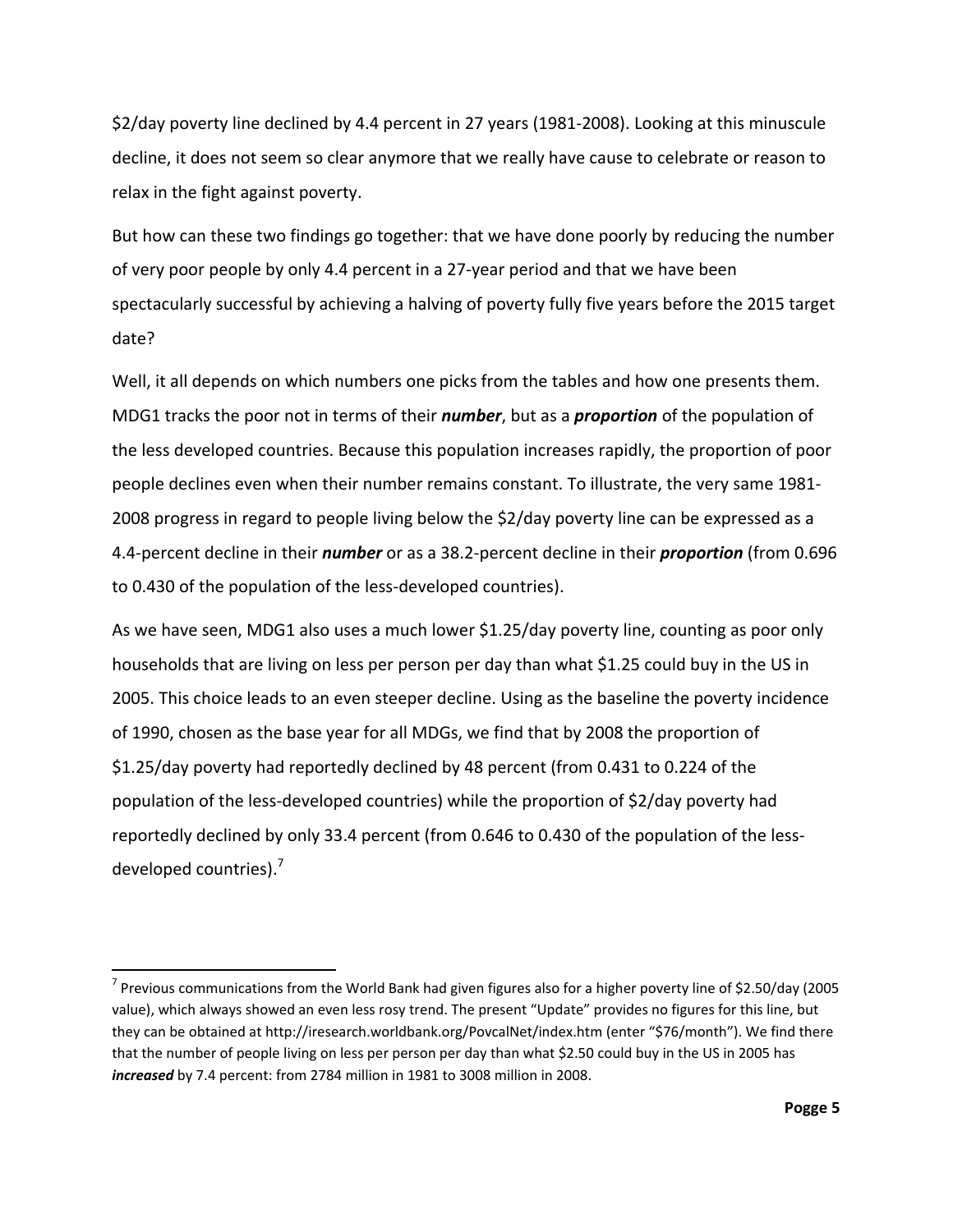Accepting for now the figures in the World Bank's tables, one can spin the news in very different ways depending on which data one selects and on how one presents them. Thus the tables support both of the following statements: (1) The period 1981–2008 has seen a 4.4 percent decline in the number of human beings living on less than \$2/day (2005 value). (2) The period of 1990–2008 has seen a 48-percent decline in the proportion of people in the lessdeveloped countries living on less than \$1.25/day (2005 value). Given that the evolution of world poverty can be presented in such dramatically divergent ways, it is hardly surprising that our politicians and international officials prefer the rosier picture.

#### **III.**

It is worth recalling in this context that the MDGs — though they supposedly originate in and derive their authority from the *Millennium Declaration* which the UN General Assembly adopted in the year 2000 — represent a substantial revision of this *Declaration*. Article 19 of the *Millennium Declaration* articulates the resolve of the world's governments "to halve, by the year 2015, the proportion of the world's people whose income is less than one dollar a day and the proportion of people who suffer from hunger."<sup>8</sup>

There are three noteworthy discrepancies between this formulation used in the *Millennium Declaration* and the subsequent text of MDG1. First, the *Millennium Declaration* stipulates a poverty line of \$1/day in 1985 US-dollars, which is substantially higher in most countries than the MDG1 poverty line of \$1.25 in 2005 US-dollars.<sup>9</sup> As we already saw, a lower poverty line tends to produce a better-looking poverty trend. Second, MDG1 relates the number of poor not to the population of the world but to the faster-growing population of the less-developed

 $\overline{a}$ 

<sup>8</sup> *Millennium Declaration*, available at www.un.org/millennium/declaration/ares552e.htm.

<sup>&</sup>lt;sup>9</sup> See Sanjay Reddy and Thomas Pogge, "How Not to Count the Poor" in Sudhir Anand, Paul Segal and Joseph Stiglitz, eds.: *Debates on the Measurement of Global Poverty* (Oxford: Oxford University Press 2010), 42–85. In the US, for instance, \$1 (1985 value) corresponds to \$1.815 (2005 value) which is 45 percent more than \$1.25. Expressed in dollars of 2012, the two benchmarks of \$1 (1985 value) and \$1.25 (2005 value) correspond today (April 2012) to \$2.13 and \$1.47, respectively (www.bls.gov/data/inflation\_calculator.htm).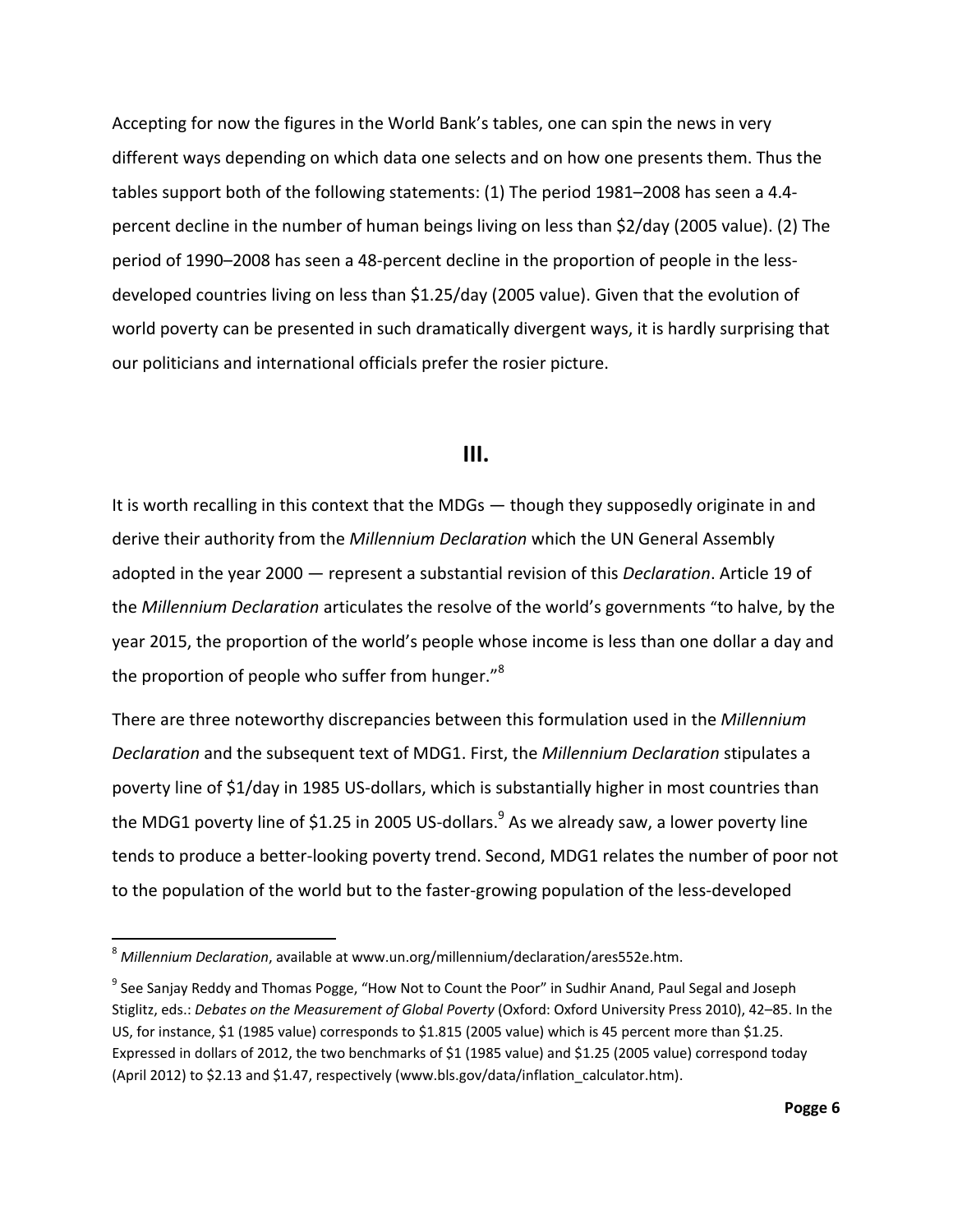countries. Third, all MDGs use 1990 as the base year while the *Millennium Declaration* uses the time of its own adoption: the year 2000. Back-dating the baseline to 1990 is triply significant because it increases from 15 to 25 years the time in which poverty reductions can be achieved, because it magnifies the increase in the base population to which the number of poor is being set in proportion and because it takes advantage of the substantial poverty reduction China achieved in the 1990s.<sup>10</sup>

Because the World Bank no longer provides figures for the old poverty line denominated in 1985 US-dollars, I cannot quantify the impact of the first discrepancy.<sup>11</sup> Using the new extremepoverty line of \$1.25/day (2005 value) throughout, we can still concretely illustrate the significance of the other two ways in which the formulation of MDG1 departed from the text of *Millennium Declaration*.

| Millennium<br><b>Declaration</b> | <b>Millions of</b><br>People in<br><b>Extreme Poverty</b> | World<br>Population<br>in Millions | Proportion<br>in Poverty | Progress against<br><b>Poverty in Percent</b> |
|----------------------------------|-----------------------------------------------------------|------------------------------------|--------------------------|-----------------------------------------------|
| 2000                             | 1708.7                                                    | 6123                               | 0.279                    |                                               |
| 2008                             | 1289.0                                                    | 6740                               | 0.191                    | 31.5%                                         |
| 2015 target                      | 1016.1                                                    | 7284 est.                          | 0.1395                   | $50.0\%$                                      |

**Table 1: "Halving World Poverty" as Interpreted in the** *Millennium Declaration* 

 $\overline{\phantom{a}}$ <sup>10</sup> The World Bank's "Update" reports that the number of Chinese living below the \$1.25/day poverty line has declined by 265 million or 39 percent during the 1990s. Thanks to this feat, the world's most populous region, East Asia and the Pacific, actually achieved MDG1 already in 1999 — fully two years before the MDGs were even announced! See Kofi Annan, *Implementation of the United Nations Millennium Declaration: Report of the Secretary-General*. A/57/270, July 31, 2002. www.un.org/millenniumgoals/sgreport2002.pdf?OpenElement, pp. 8 and 22.

 $11$  But see the fourth paragraph of section II above.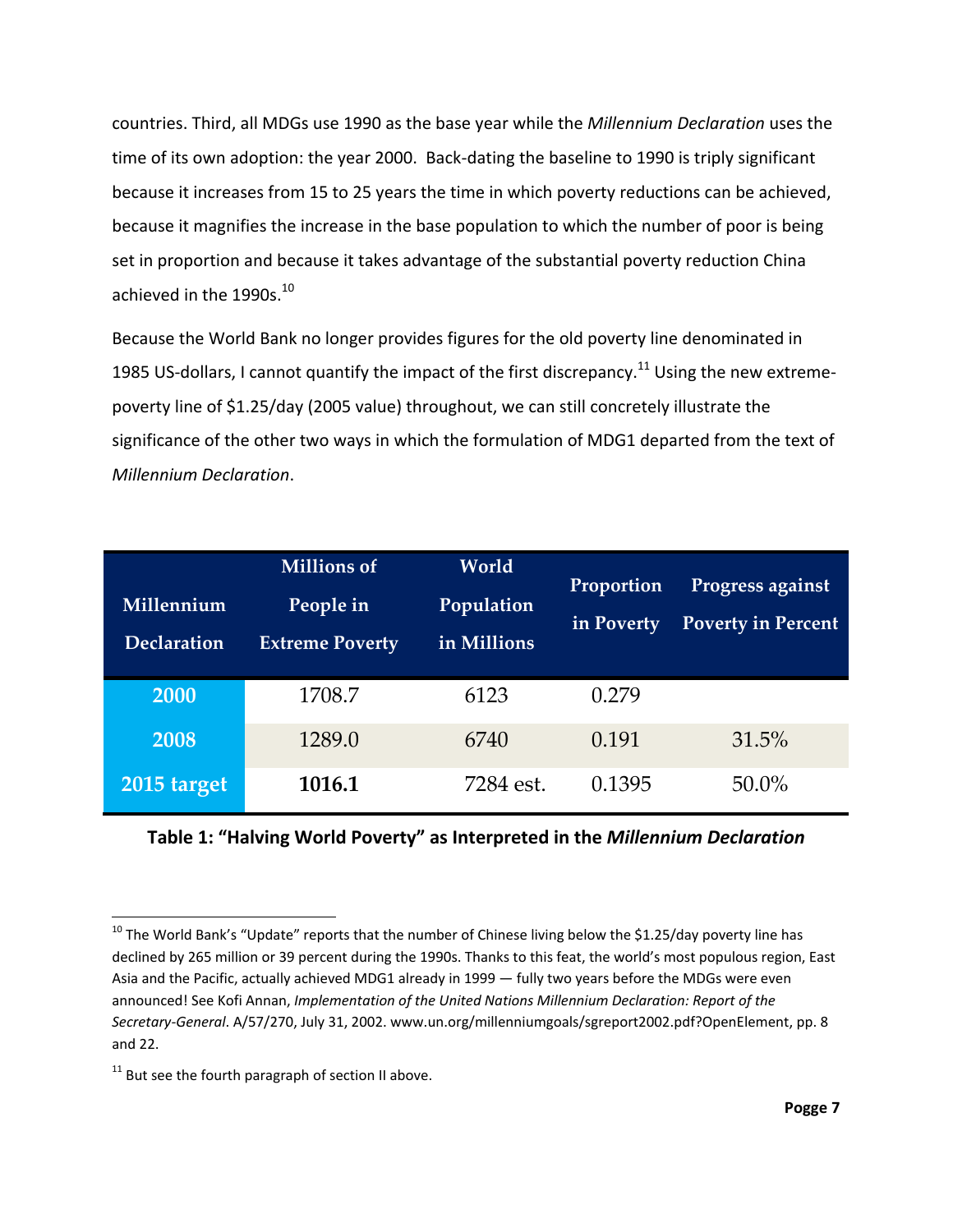|             | <b>Millions of</b>     | <b>LDC</b>      | Proportion | Progress against          |
|-------------|------------------------|-----------------|------------|---------------------------|
|             | People in              | Population in   |            | <b>Poverty in Percent</b> |
| MDG1        | <b>Extreme Poverty</b> | <b>Millions</b> | in Poverty |                           |
| 1990        | 1908.6                 | 4431            | 0.431      |                           |
| 2008        | 1289.0                 | 5753            | 0.224      | 48.0%                     |
| 2015 target | 1351.2                 | 6270 est.       | 0.2155     | $50.0\%$                  |

**Table 2: "Halving World Poverty" as Interpreted in MDG1**

Table 2 shows clearly how the latest World Bank data support the message that we can now relax on the poverty front: even a 62-million *increase* in the number of extremely poor people during the 2008–15 period would, thanks to population growth in the less-developed countries, still suffice to ensure that the relevant proportion of extremely poor people declines to less than half of what it was in 1990.

The two tables together show how the reformulation of our goal adds some 335 million human beings to the number of those whose extreme poverty in 2015 will be considered acceptable or even celebrated as success. Had we stuck to the *Millennium Declaration*, solemnly adopted by the General Assembly of the United Nations, we would be aiming to reduce the number of extremely poor people by 692.6 million between 2000 and 2015. Having switched to MDG1 instead, we are now aiming for a reduction by only 357.5 million. Nearly half the work against poverty promised in the *Millennium Declaration* was accomplished by a stroke of the pen, simply by moving the goal posts. The other half happened without much effort simply through ordinary growth in global average income. As Branko Milanovic has extensively documented, the world's poor have actually done worse than humanity at large during the relevant period, suffering consistent declines in their share of global household income.<sup>12</sup>

<sup>&</sup>lt;sup>12</sup> See note 4 *supra*. Milanovic's data concerning the evolution of global inequality at market exchange rates are reproduced in Thomas Pogge, "Are We Violating the Human Rights of the World's Poor?," in *Yale Human Rights &*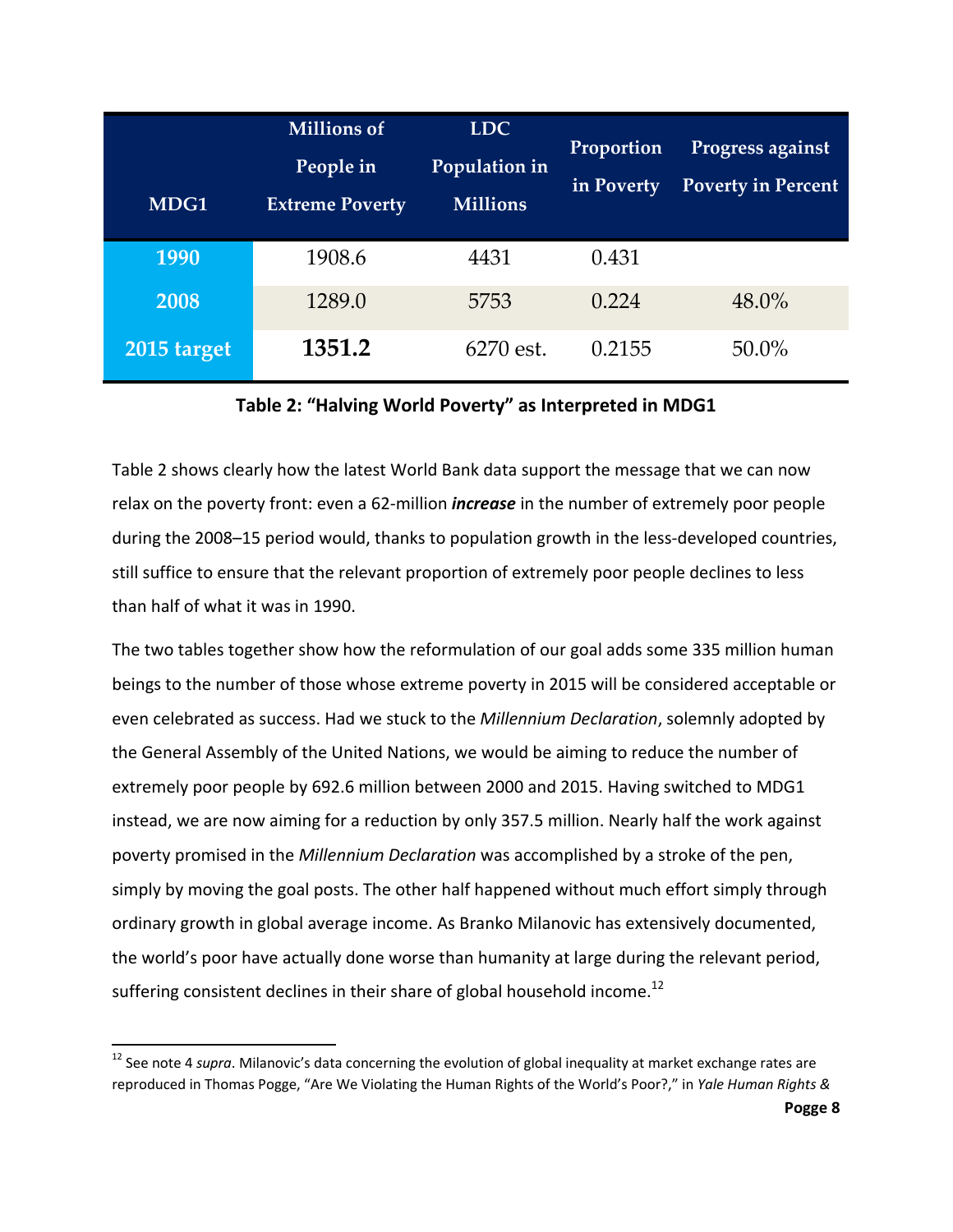The great ease with which this massive fraud against the poor could be perpetrated illustrates the most important point we need to realize: how utterly indifferent we more privileged people are to the fate of the world's poor. Perhaps it was to be expected that Kofi Annan would come under pressure to dilute the goal and that he would succumb to this pressure. But what about all the others? Thousands of government officials were involved in drafting the *Millennium Declaration*, thousands of journalists reported on it, thousands of economists, statisticians and other academics examined the goals it was setting forth. Many of these thought leaders knew, and all of them could and should have known, that the express resolution of the UN General Assembly was being subverted at the expense of the poor. But no one cared about 335 million additional people condemned to extreme poverty — not enough, anyway, to speak out or even just to let the real story be told.<sup>13</sup>

## **IV.**

MDG1 also contains the additional target "to halve between 1990 and 2015 the proportion of people who suffer from hunger." This target, too, is the diluted successor of an earlier promise. At the World Food Summit in Rome, the assembled governments had made this solemn promise: "We pledge our political will and our common and national commitment to achieving food security for all and to an on-going effort to eradicate hunger in all countries, with an immediate view to reducing the number of undernourished people to half their present level

l

*Development Law Journal* 14:2 (2011), 1–33 at 22, available at www.law.yale.edu/academics/Vol14-2.htm. According to these data, the poorest quarter of humanity lost in the 1988-2005 period about one third of its share of global household income (declining from 1.16 to 0.78 percent).

<sup>13</sup> I tried in 2003–04 to interest news media in the deceit and was turned down by many, including the *New York Times*, *New York Review of Books*, and *London Review of Books*. I finally managed to place an 800-word essay in the *Frankfurter Rundschau* (12 February 2004) as well as an academic article: "The First UN Millennium Development Goal: a Cause for Celebration?" in *Journal of Human Development* 5/3 (2004), 377–397. Neither publication had any discernible echo.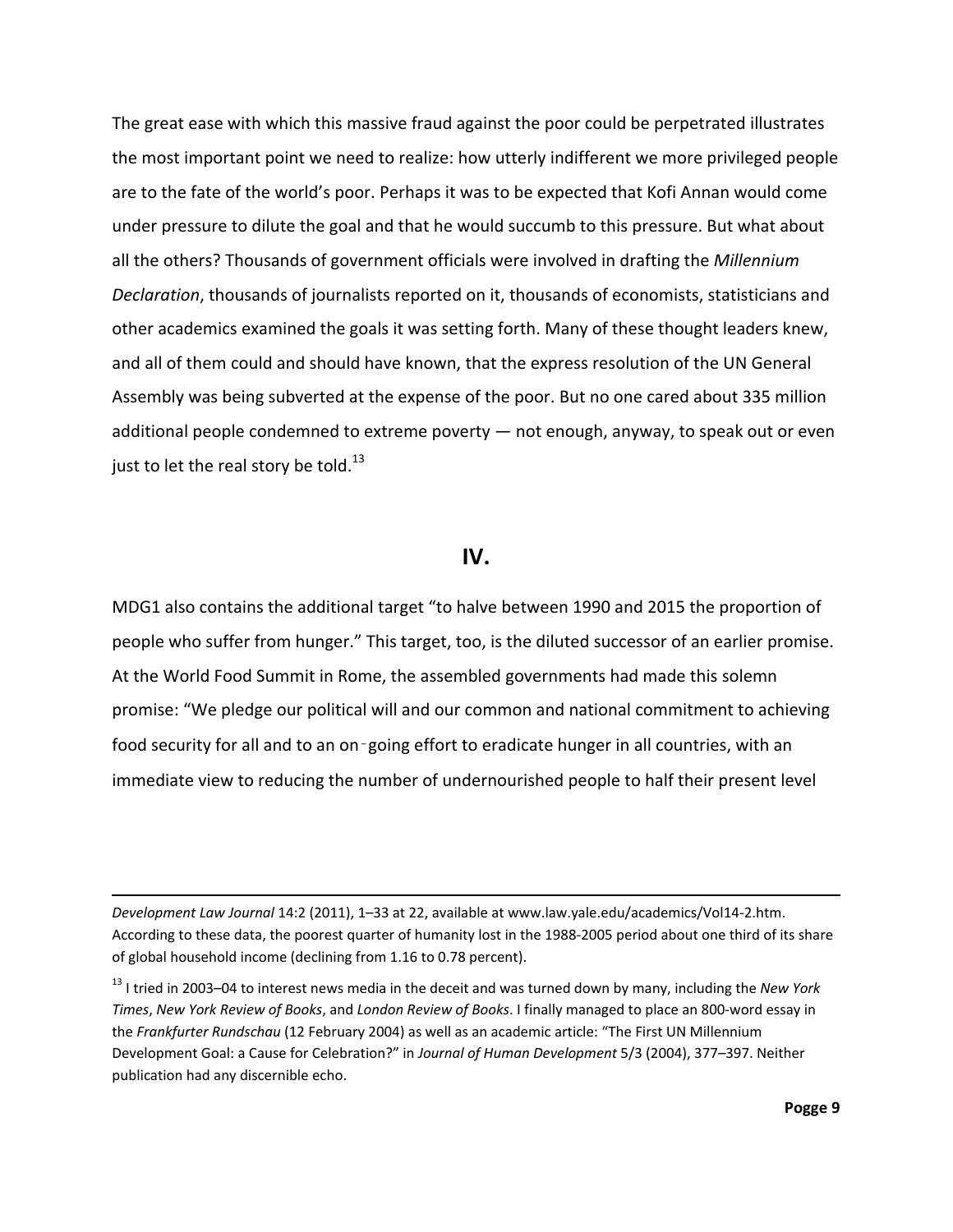no later than 2015." <sup>14</sup> While this promise envisioned that the *number* of chronically undernourished people would be halved from the *1996* level, the MDG1 promise envisages halving the *proportion* of chronically undernourished people in the population of the less developed countries from the **1990** level.<sup>15</sup>

| <b>Rome Declaration on</b> | <b>Millions of Chronically</b> | Progress against              |
|----------------------------|--------------------------------|-------------------------------|
| <b>World Food Security</b> | Undernourished                 | <b>Chronic Undernutrition</b> |
| 1996                       | 788                            |                               |
| 2010                       | 925                            | $-17%$                        |
| 2015 target                | 394                            | 50%                           |

## **Table 3: "Halving Chronic Undernutrition" as Interpreted in the** *Rome Declaration*

|             | <b>Millions of</b><br>Undernourished | <b>LDC</b>  | Proportion     | Progress against |
|-------------|--------------------------------------|-------------|----------------|------------------|
|             |                                      | Population  | Chronically    | Chronic          |
| MDG1        |                                      | in Millions | Undernourished | Undernutrition   |
| 1990        | 843                                  | 4431        | 0.190          |                  |
| 2010        | 925                                  | 5899        | 0.157          | 17%              |
| 2015 target | 596                                  | 6270 est.   | 0.095          | $50\%$           |

## **Table 4: "Halving Chronic Undernutrition" as Interpreted in MDG1**

 $\overline{a}$ <sup>14</sup> *Rome Declaration on World Food Security*, available at www.fao.org/docrep/003/w3613e/w3613e00.htm. The UN Food and Agriculture Organization is also the source for the number of chronically undernourished people as shown in Tables 3-5. See www.fao.org/news/story/jp/item/45210/icate/.

<sup>&</sup>lt;sup>15</sup> It should be clear that, in highlighting this revision, I attach no importance at all to whether governments track poverty as a number or proportion. My concern is with the dilution of our goal and with the effort to obscure this dilution by retaining the "halving extreme poverty by 2015" language.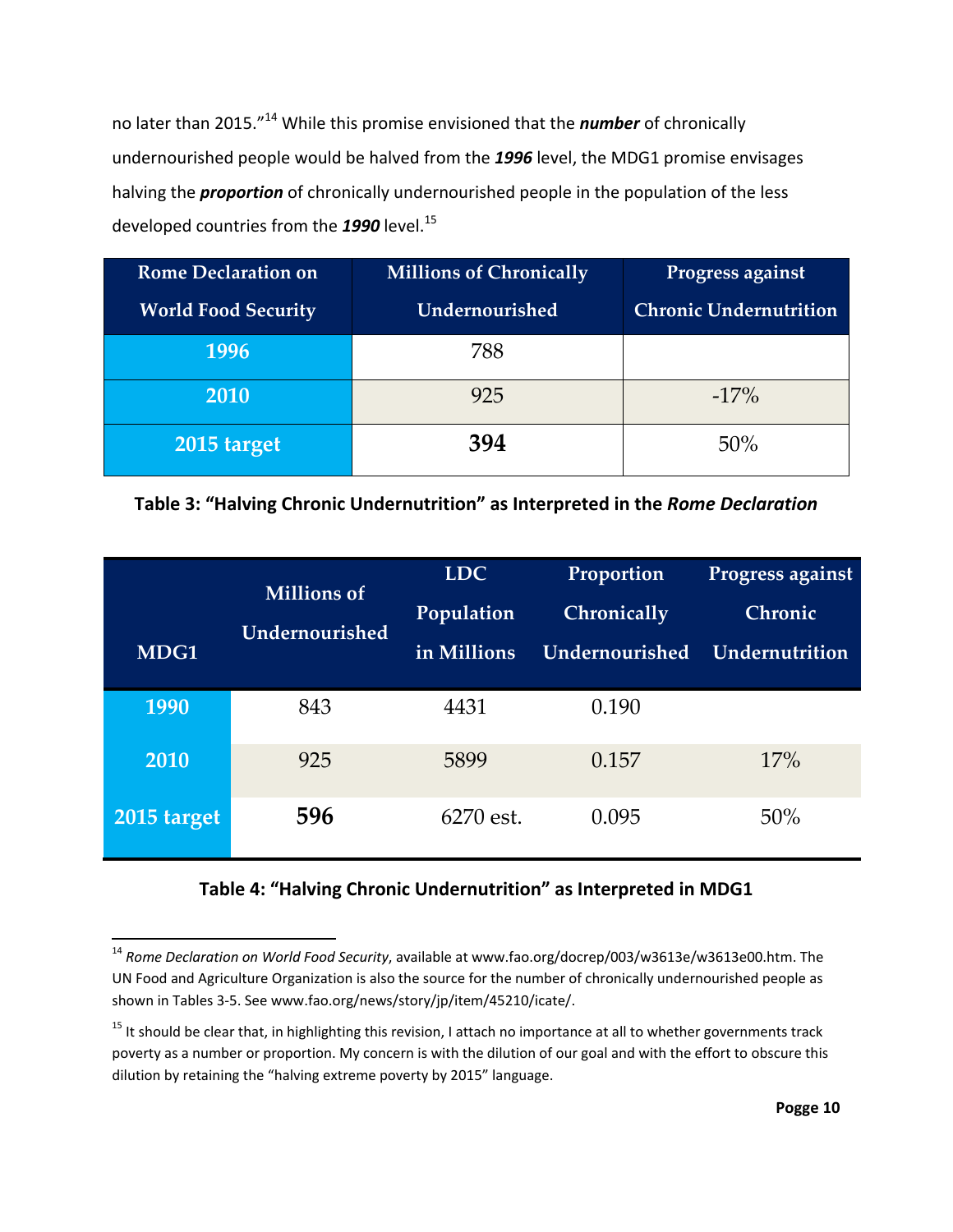Once again, the effect of the reinterpretation is dramatic. Fully 202 million human beings are added to the number of those whose chronic undernutrition in the year 2015 will be considered acceptable or even celebrated as success. Instead of aiming to reduce the 1996 number by 394 million, we are now aiming for a reduction by merely 192 million — achieving more than half the initially promised progress against chronic undernutrition by a stroke of the pen, simply by moving the goal posts. Instead of admitting in 2010 a shameful 17-percent set-back in the fight against chronic undernutrition, we are announcing a 17-percent advance. And once again, this massive fraud against the world's poor is perpetrated without so much as a whisper from the more affluent populations with control and access to means of mass communication.<sup>16</sup>

## **V.**

Looking closely at Table 4, you will have noticed the massive divergence of the trend of chronic undernutrition from the extreme-poverty trend. While one would naturally expect these two trends to be strongly correlated, they in fact go in opposite directions. The next two tables present these reported trends in more detail.

 $16$  It is worth noting that the creative accounting is not confined to MDG1. The annual MDG reports state generally that "the baseline for the assessment is 1990, but data for 2000 are also presented, whenever possible, to provide a more detailed picture of progress since the Declaration was signed" (e.g., United Nations, *The Millennium Development Goals Report 2011* [New York: United Nations 2011], p. 50; available at

www.un.org/millenniumgoals/11\_MDG%20Report\_EN.pdf.) The year "1990" occurs hundreds of times in these reports but not one single time in the entire *UN Millennium Declaration* (n.8 *supra*). For example, in current UN phrasing, MDG4 and MDG5 require that we "reduce by two thirds, between 1990 and 2015, the under-five mortality rate" and "reduce by three quarters, between 1990 and 2015, the maternal mortality ratio" (ibid., pp. 20 and 24). What the UN General Assembly had actually agreed to promise is rather different: "By the same date [2015], to have reduced maternal mortality by three quarters, and under-five child mortality by two thirds, of their *current* rates" (*UN Millennium Declaration* (n.8 *supra*), Article 19, emphasis added).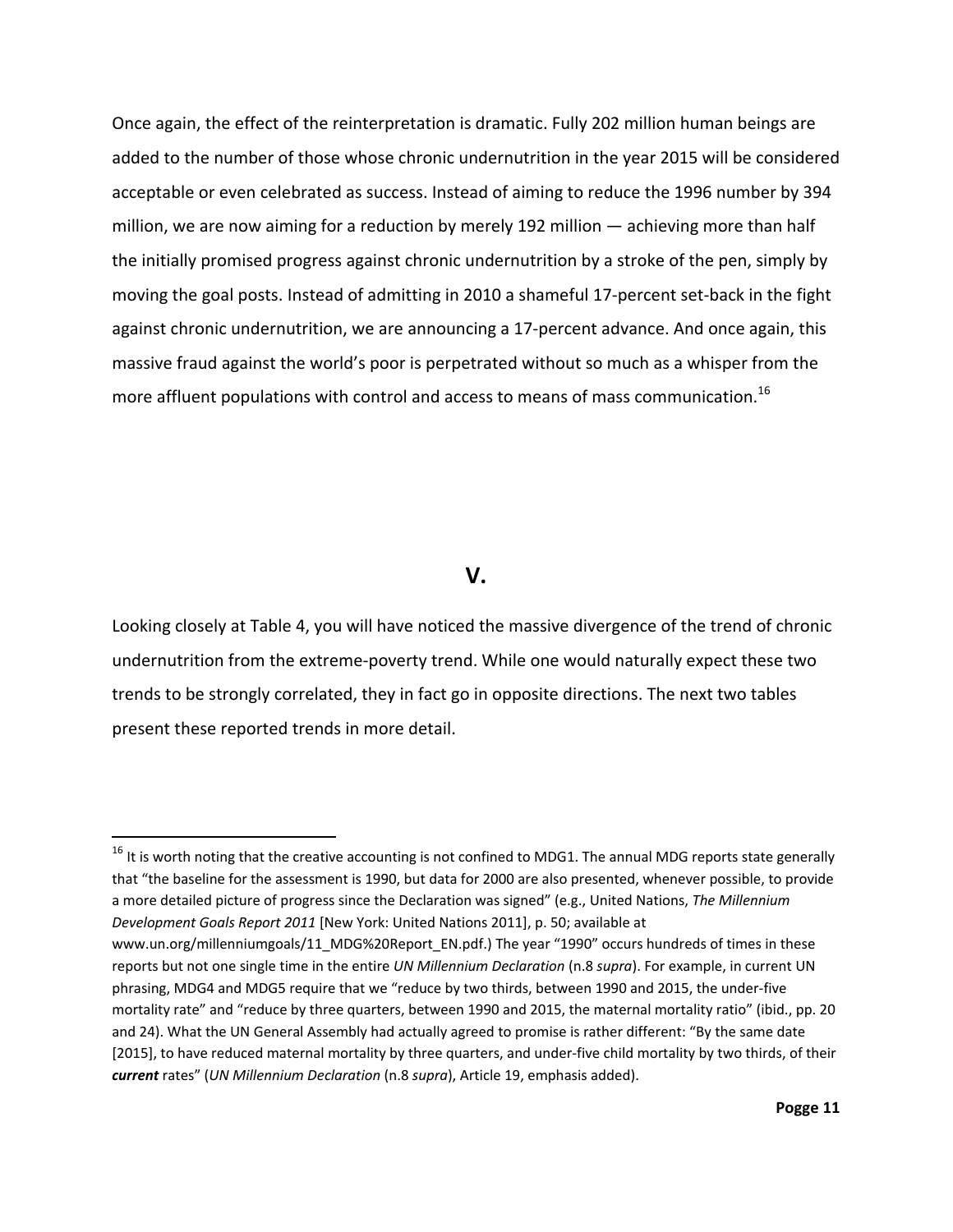| Year      | Undernourished<br><b>Persons in Millions</b> | as a Percentage of<br><b>World Population</b> |
|-----------|----------------------------------------------|-----------------------------------------------|
| 1969-1971 | 878                                          | 26                                            |
| 1979-1981 | 853                                          | 21                                            |
| 1990-1992 | 843                                          | <b>16</b>                                     |
| 1995-1997 | 788                                          | 14                                            |
| 2000-2002 | 833                                          | 14                                            |
| 2005-2007 | 848                                          | 13                                            |
| 2008      | 915                                          | 14                                            |
| 2009      | 1023                                         | 15                                            |
| 2010      | 925                                          | 14                                            |

**Table 5: The Reported Evolution of Chronic Undernutrition Worldwide (FAO)** 

These headcount figures are most comparable to those related to the lowest poverty line included in the latest World Bank "Update." In regard to this \$1/day (2005 value) poverty line, the "Update" provides the following data.

| Year | <b>Persons Living</b><br>below \$1/day (2005)<br>value) in Millions | as a Proportion of the<br><b>Population of the Less-</b><br><b>Developed Countries</b> |
|------|---------------------------------------------------------------------|----------------------------------------------------------------------------------------|
| 1981 | 1545.3                                                              | 41.6                                                                                   |
| 1984 | 1369.3                                                              | 34.7                                                                                   |
| 1987 | 1258.9                                                              | 30.1                                                                                   |
| 1990 | 1364.7                                                              | 30.8                                                                                   |
| 1993 | 1338.1                                                              | 28.7                                                                                   |
| 1996 | 1150.0                                                              | 23.5                                                                                   |
| 1999 | 1181.9                                                              | 23.1                                                                                   |
| 2002 | 1096.5                                                              | 20.6                                                                                   |
| 2005 | 886.1                                                               | <b>16.0</b>                                                                            |
| 2008 | 805.9                                                               | <b>14.0</b>                                                                            |

**Table 6: The Reported Evolution of \$1/day (2005 value) Poverty Worldwide (World Bank)**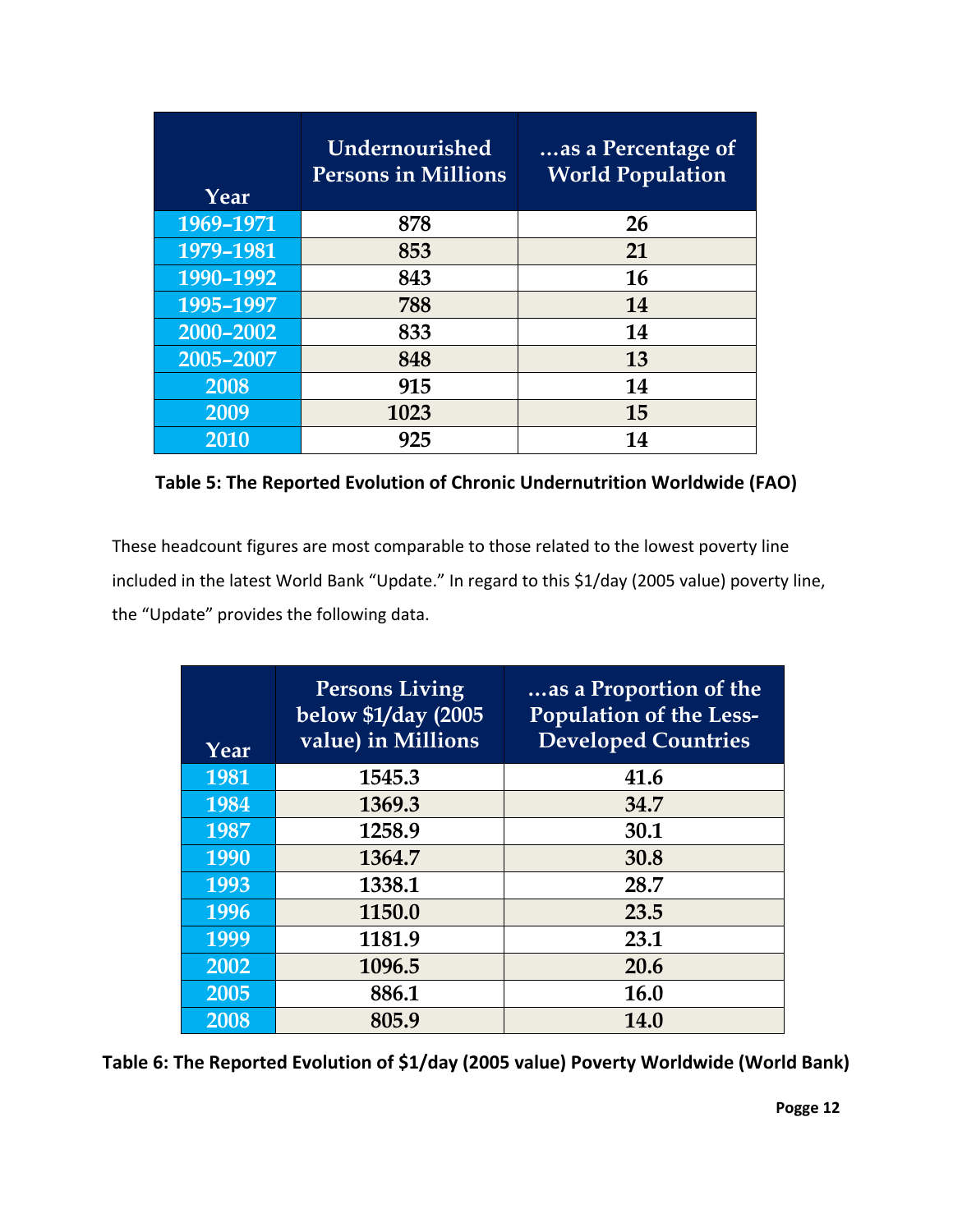The striking discrepancy between the trends depicted in these two tables has long been ignored, with media attention focusing largely on the rosier poverty data — the FAO has nothing like the visibility, prestige or financial resources of the World Bank. But the latest *MDG Report*<sup>17</sup> does finally comment. After depicting the fall in reported poverty between 1999 and 2009 (p.10) and the rather less pretty evolution of chronic undernutrition (p.11), the *Report* comments with a carefully crafted sentence: "The disconnect between poverty reduction and the persistence of hunger has brought renewed attention to the mechanisms governing access to food in the developing world" (p.11). The sentence suggests a possible explanation for the discrepancy: food distribution systems in less-developed countries have been deteriorating so that poor people cannot find food to spend their money on. This speculation, wholly unsupported, defies common sense; and the *Report* is careful not to endorse it but merely to convey vaguely that some people apparently find this explanation worthy of attention.

Is there a better explanation of the discrepancy? The World Bank adjusts all incomes for inflation. So in judging how a household has fared over the 2005-10 period, the Bank compares its *per capita* income with the — typically national — inflation rate. If a household's *per capita* income rises faster than the rate of inflation, the Bank will conclude that this household has become less poor.

Inflation is tracked by national consumer price indices (CPIs). These are sensitive to the evolution of the prices of all commodities that households consume, weighting each commodity in proportion to its share in national household expenditure. An increase in the CPI of, say, 15 percent between 2005 and 2010 reflects then a weighted average of the five-year price changes for thousands of commodities. Many commodities became cheaper over this period: consumer electronics, for instance, and real estate, while the prices of other commodities rose by much more than the rate of inflation.

<sup>17</sup> United Nations, *The Millennium Development Goals Report 2011* (n.16 *supra*).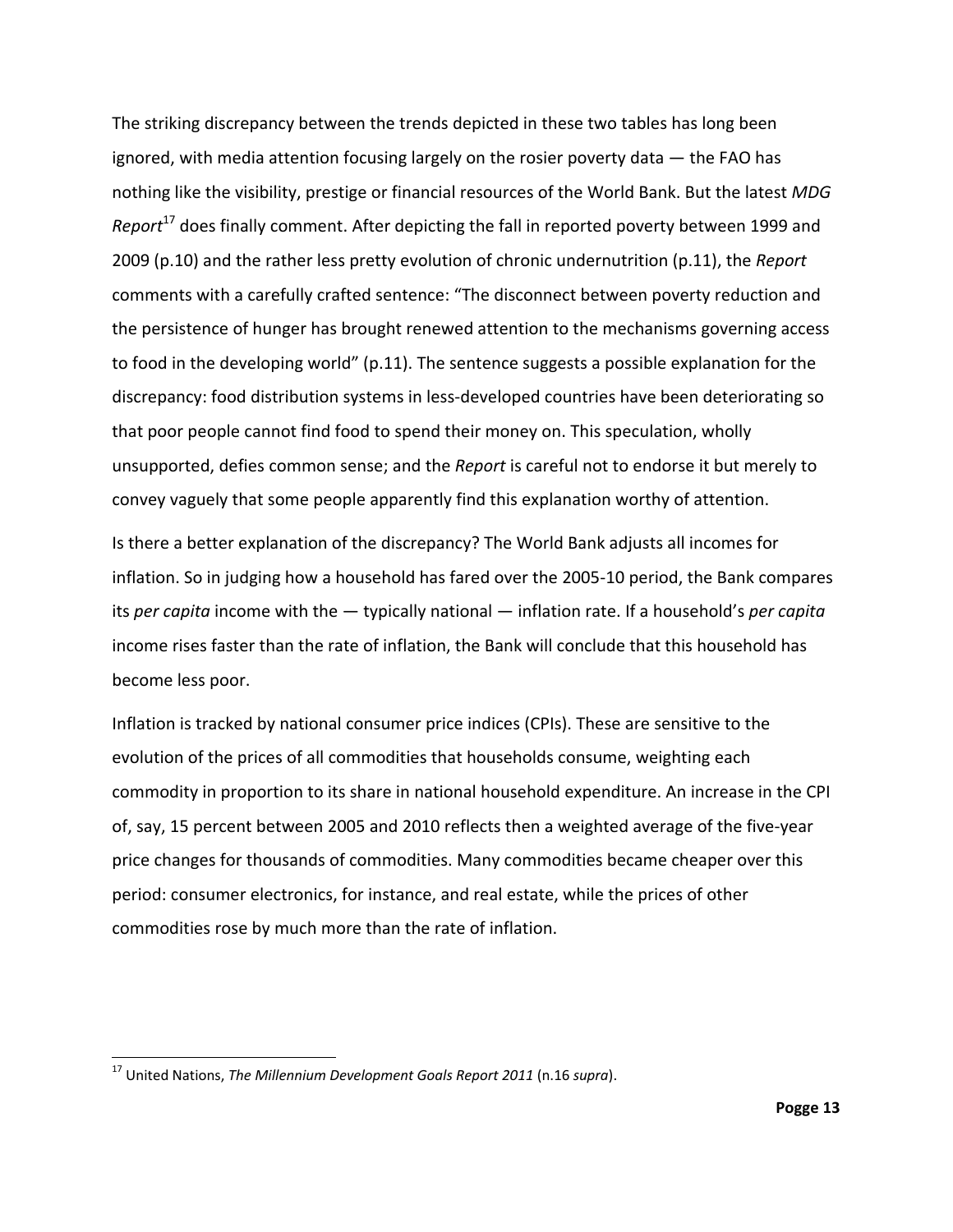| <b>World Food Price Index</b> | <b>Nominal</b> | Real (deflated) |
|-------------------------------|----------------|-----------------|
| 2000                          | 90.4           | 93.1            |
| 2005                          | 117.3          | 109.7           |
| 2006                          | 126.7          | 116.6           |
| 2007                          | 158.7          | 139.6           |
| 2008                          | 199.8          | 164.6           |
| 2009                          | 156.9          | 135.0           |
| 2010                          | 185.4          | 158.3           |
| 2011                          | 227.6          | 200.2           |

**Table 7: The Evolution of World Food Prices 2000–2011**<sup>18</sup>

Here is then a better explanation of the poverty-hunger "disconnect." In the 2005-10 period, food prices rose much faster than inflation. The FAO publishes detailed monthly food price statistics for the major food groups as well as an aggregate index that tracks world market prices in both nominal and inflation-adjusted (real) terms. As can be seen from the FAO data displayed in Table 7, food prices increased by 58.0 percent  $-44.3$  percent more than the general rate of inflation — during the 2005-10 period; and they underwent another massive increase in the period from 2010 to the release of the World Bank's "Update" on 1 March 2012.

It is clear that this dramatic doubling of food prices is bad for consumers and especially for the poor. But it may seem that the rapid increase in food prices is fully taken into account in the World Bank's poverty measurement exercise: nominal changes in a household's income are deflated by the rate of inflation which in turn takes account of the prices of foodstuffs alongside the prices of everything else that households consume. When a household's income keeps pace with the national inflation rate, then the divergent price changes of the different commodities are a wash: even if food prices go up much faster than the rate of inflation, the household can

<sup>&</sup>lt;sup>18</sup> See www.fao.org/worldfoodsituation/wfs-home/foodpricesindex/en/ for the FAO Food Price Index data. They reflect international food prices prevailing on world markets. National and local governments have various ways of cushioning the impact of rising food prices — subsidies and tax reductions, for example —and in many countries food prices have not risen as sharply as the Food Price Index suggests. Still, they have risen sharply in most countries and well above the rate of inflation.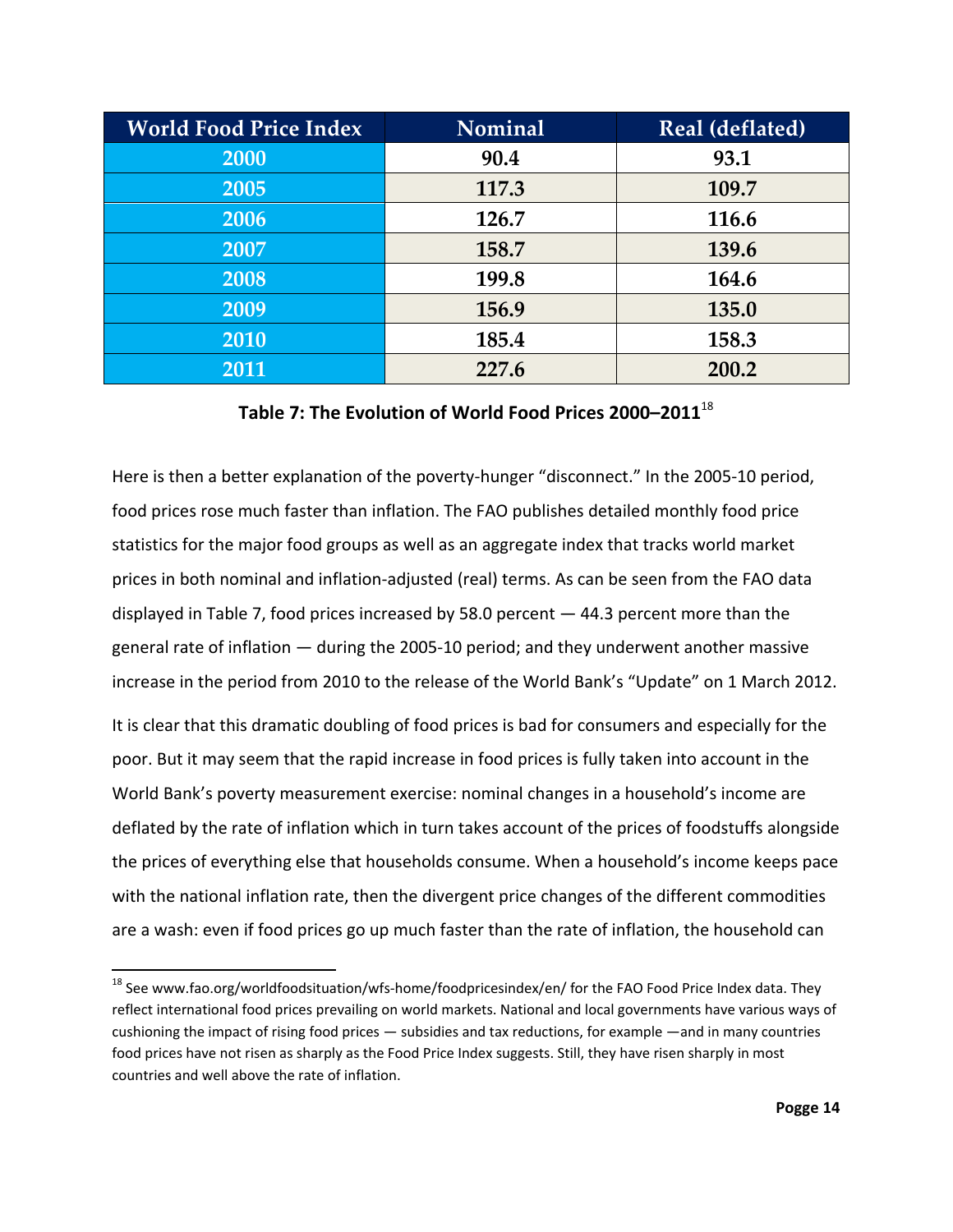still afford to maintain its accustomed diet. This is so because the expansion of the income share that it must now spend on food is compensated by the contraction in the income share it now needs for purchasing other commodities whose prices have not risen as steeply as the rate of inflation.

The reasoning displayed in the preceding paragraph is applicable to households that consume commodities in the same proportions as households in general do; the inflation rate, after all, weights the prices of the various commodities according to their share of national household consumption expenditure. But the reasoning is dubious when applied to poor households whose *per capita* income may be only one-tenth, say, of the national average. The income share that such very poor people spend on consumer discretionaries and services — on cars, stereos, DVDs, furniture, vacation travel, entertainment, computers, alcohol, cosmetics, handbags, taxis, domestic help, hairstyling and so on — is much smaller than the share of national household expenditure devoted to these commodities. The reason is not that poor people dislike such discretionaries and services, but rather that they must spend a larger-thanaverage share of their incomes on basic needs, especially food. Their nutritional requirements, after all, are the same as those of rich people — or even greater, as many of them perform heavy physical labor. To be sure, poor people can substitute cheaper foodstuffs and can then obtain an adequate diet for a third or perhaps even a quarter of what their average compatriot is spending. But they cannot get by on a tenth. If in a poor country a household subsisting on one-tenth the national average income were to spend no more than the nationally typical share of its income on food, its members would simply not survive.

Because very poor people must spend more than the average share of their incomes on food, the national rate of consumer price inflation understates the impact on them of extraordinary movements  $-$  up or down  $-$  of food prices. The resulting error is magnified by the fact that the much larger expenditures of rich households dominate the national household expenditure pattern. In a typical poor country, the richer half of the population may spend 40 percent of its income of food and the poorer half 80 percent. But when the richer half accounts for 9/10 of national household expenditure, the average share works out to 44 percent of national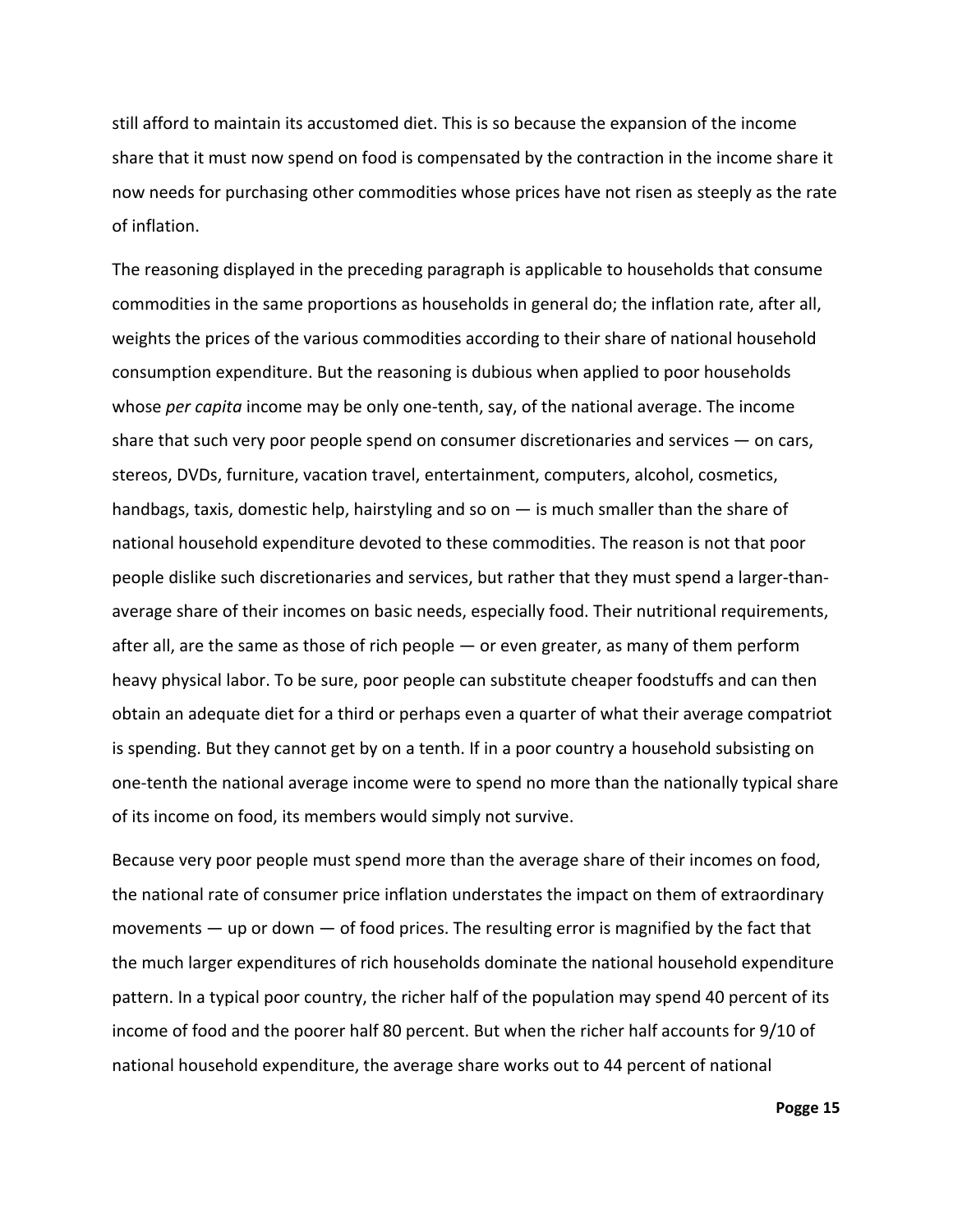household expenditure devoted to food. Given the way a national consumer price index is calculated, it is all but guaranteed to be more inappropriate to the consumption of the poorer half of the population than to that of the richer half: When food prices rise much faster than inflation, then a poor household whose income keeps pace with inflation becomes much worse off while a rich household whose income keeps pace with inflation becomes somewhat better  $off.<sup>19</sup>$ 

Could this be the explanation for the discrepancy between the FAO's shocking undernutrition statistics and the Bank's much rosier poverty statistics? In response to my hypothesis, the World Bank revealed that it is now measuring consumer price inflation in a way that takes account of the divergent expenditure pattern of the very poor — at least in China. This change in methodology has apparently raised the reported number of extremely poor people in China by more than 20 million to 173 million. But China is only a small part of the worldwide extreme poverty count of 1289 million reported in the "Update." And the World Bank is not yet prepared to reveal whether the methodological revision was also made in counting the extremely poor in other countries, such as India. The interested consumer of the World Bank's poverty statistics is, however, referred to a forthcoming methodology paper.<sup>20</sup>

<sup>&</sup>lt;sup>19</sup> I have made analogous points about the purchasing power parities (PPPs) that the Bank is using to convert 2005 US-dollars into 2005 local currency units of other countries. The Bank uses purchasing power parities for individual household consumption, which weight food prices according to the share of food expenditures in international household consumption spending. This is highly problematic because poor people do and must spend much larger shares of their meager incomes on food than consumers in general. Because foodstuffs are highly tradable, i.e. can easily be shipped across national borders, their prices tend to reflect market exchange rates more closely than commodities in general do. It is not surprising, then, that the PPPs used by the Bank understate, in each and every poor country, the purchasing power of local currency units in regard to food. Food prices in poor countries tend to be about 50 percent higher, on average, than the PPPs used by the Bank would suggest. This means that the local currency amount the Bank deems equivalent to \$1.25 (2005 value) will buy, in the typical poor country, only as much food as could be bought in 2005 for \$0.83 in the United States. For details, see Thomas Pogge, *Politics as Usual: What Lies behind the Pro-Poor Rhetoric* (Cambridge: Polity Press 2010), p. 68 with endnote 127.

 $20$  See the exchange on the blog of the World Bank's Chief Economist, Justin Lifu Lin, at http://blogs.worldbank.org/developmenttalk/politically-filtered-views-on-progress-against-poverty.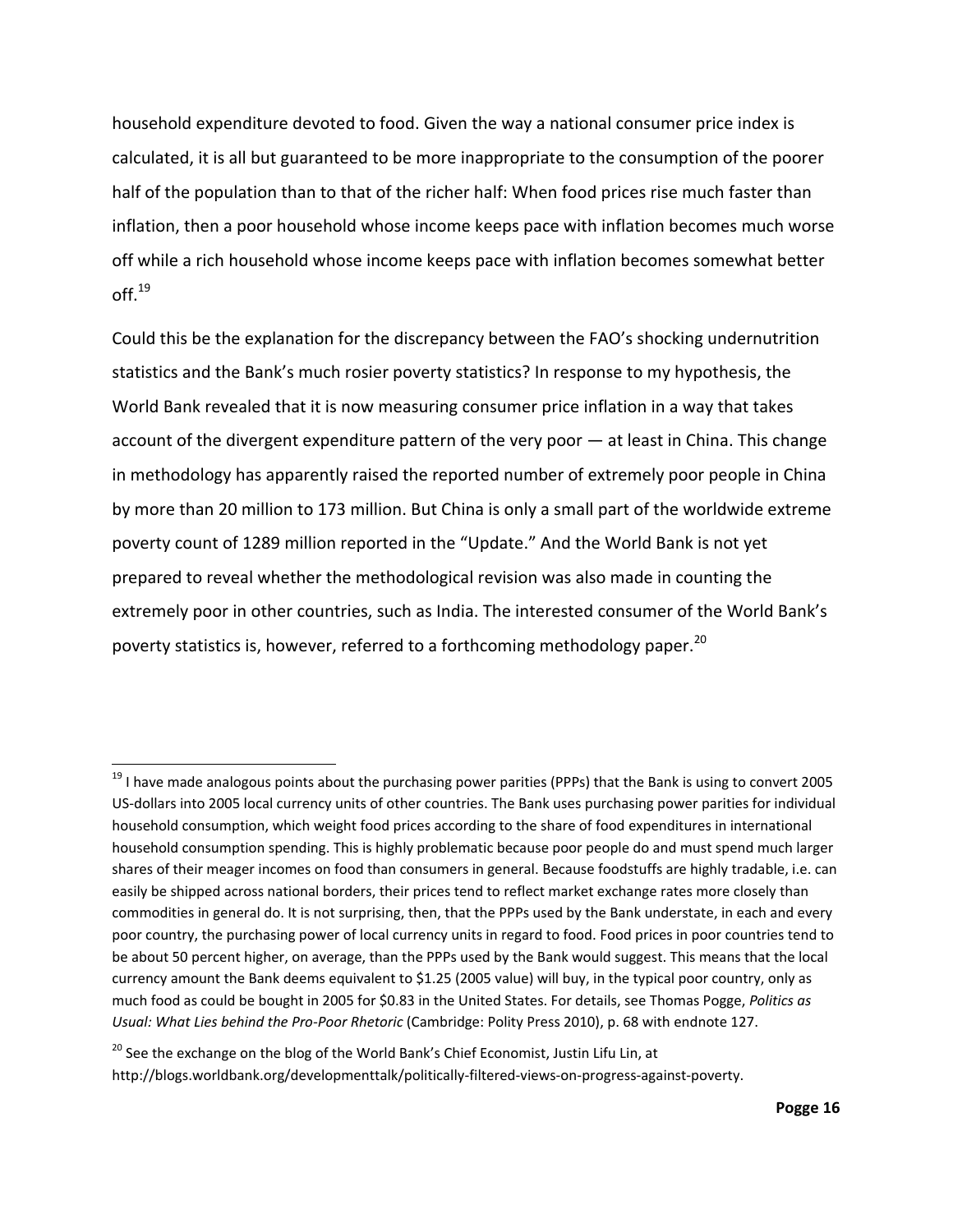| Poverty Line in 2005         | <b>Reported Millions of</b> | <b>Reported Millions of</b> |
|------------------------------|-----------------------------|-----------------------------|
| <b>International Dollars</b> | Poor in 2005                | Poor in 2008                |
| \$1.00/day                   | 886.1                       | 805.9                       |
| \$1.25/day                   | 1389.6                      | 1289.0                      |
| \$2.00/day                   | 2595.8                      | 2471.4                      |

## **Table 8: The Reported Evolution in the Number of Poor 2005–08**

In advance of the promised methodology paper, all we have are the raw figures supplied in the recent "Update." We cannot know to what extent they reflect real improvements in the lives of the world's poor and to what extent they are due to the Bank's failure — quite possibly due to missing data about the basic needs and consumption patterns of the poor — to take full account of the effect on them of the dramatic recent spikes in food prices. We cannot know to what extent the real situation of the world's poor is captured by the FAO's statistics, showing a rising number of chronically undernourished people, or by the World Bank's statistics, showing a declining number of extremely poor people. $^{21}$ 

It is very good, of course, that the World Bank's exercise of counting the poor is beginning to take account of how national consumer price indices (and PPPs for individual household consumption? — see note 19 *supra*) may distort the prices of the basic necessities that the poor actually require to survive. The forthcoming methodology paper will show how comprehensive and how adequate the methodological revisions are. It will show for which countries the Bank managed to obtain the information needed to implement the methodological revision in a plausible manner.<sup>22</sup> To whatever (still unknown) extent the Bank lacked  $-$  for some or many

<sup>&</sup>lt;sup>21</sup> In the blog cited in the preceding note, the relevant World Bank researcher suggests that the FAO's numbers may be inflated by failing to take account of the increasing amounts of food poor people are eating away from home, citing research by Lisa Smith purporting to show that India's National Sample Surveys undercount the increasing number of calories Indians are consuming away from home. A powerpoint presentation summarizing Lisa Smiths work is available at www.foodsec.org/web/newsevents/iss/presentations/16-january-surveys/en/.

<sup>&</sup>lt;sup>22</sup> It is not obvious what information is needed here and how it should be deployed. In making the revision for China, the Bank is apparently weighting the various prices according to the actual consumption pattern of the Chinese poor. But this may not be plausible, in the case of urgently needed medicine, for example: the fact that poor people do not consume a certain medicine does not show that its price is unimportant to them — indeed, its exorbitant price may be the cause for their sickness or death. Conversely, the fact the poor people spend a portion of their small incomes on cigarettes may not show that fluctuations in the price of cigarettes affect how poor they are — cigarettes are not needed to avoid poverty. But then again, a rise in the price of cigarettes may increase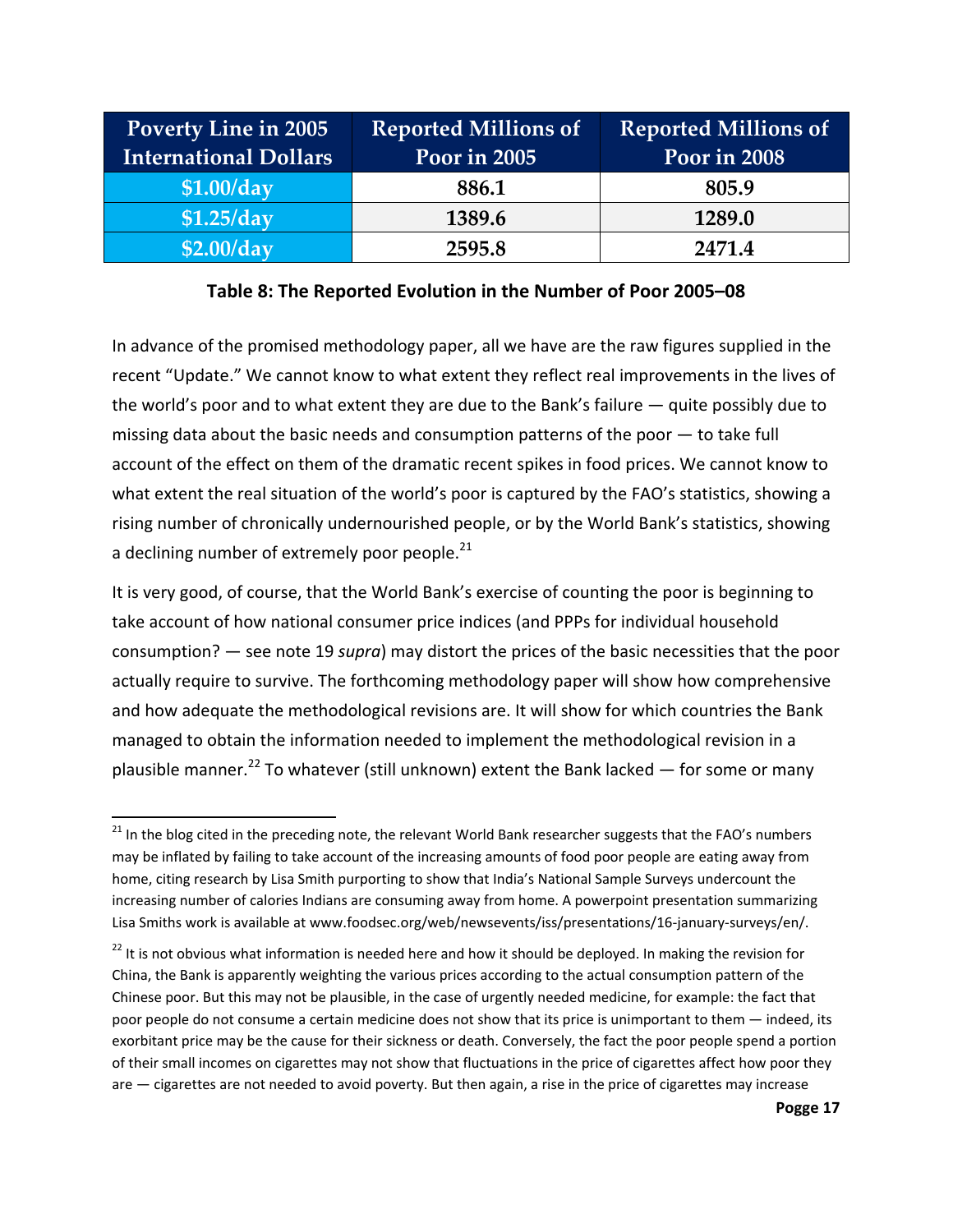relevant countries — the data needed to make the adjustment, its latest "Update" will have overstated the world's 2005–08 progress against poverty.

What we do know already is what importance the world's affluent people are attaching to the missing knowledge: none. The World Bank published its triumphalist update in advance of a proper explanation of what the numbers mean. And the experts, media, politicians and officials celebrated on cue without a thought for all those who, on account of the food price explosion, cannot feed their families. Our response to the Bank's "Update" shows once more in what contempt we affluent hold the poor and how utopian it still is to hope for a world in which the fate of a few billion very poor people gets as much critical attention as the Olympic Games, say, or research on cold fusion or cloning.

## **VI.**

What would we do differently if we paid critical attention to world poverty? Three things, especially, I believe. First, we would realize that the morally appropriate way for us to assess the immense extent of severe poverty today is by comparing it not to the severe poverty of the past but to the severe poverty (if any) that is today really unavoidable. Second, we would realize that our response to this vast poverty problem must not be confined to the small political space called development assistance, but that we must mainstream this problem so that the imperative of poverty avoidance is prominently taken into account in all political decisions about the design of (national and supranational) social institutions and policies. Third, we would respond to the unimaginable sufferings of global poverty not by proclaiming detached goals that commit none of the proclaimers to anything in particular, but with a determinate assignment of concrete responsibilities that manifests an international cooperative plan to eradicate severe poverty with all deliberate speed.

malnutrition by diverting poor households' resources away from food. How the incomes and expenditure budgets of poor households should be assessed against the background of fluctuating commodity prices is a complex question that requires not merely accurate price and consumption data but also morally informed reflection that is best developed in discussion with poor people themselves. Efforts in this direction are underway within the Oxford Poverty and Human Development Initiative (www.ophi.org.uk/research/multidimensional-poverty, led by Sabina Alkire) and in the Australian National University's project "Measuring Poverty and Gender Disparity," in which I am involved (www.genderpovertymeasure.org)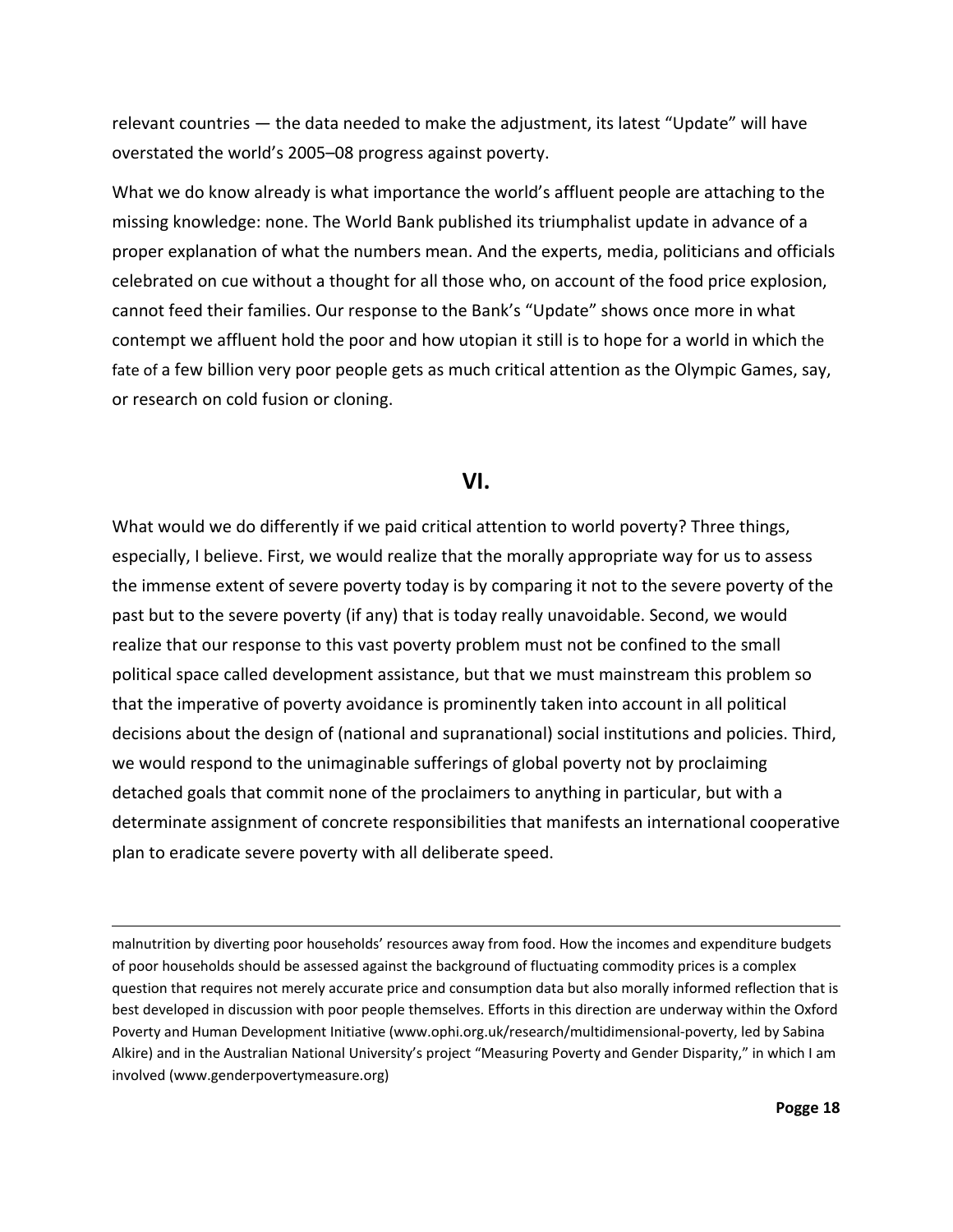To appreciate why, even if it were real, our progress against severe poverty is really beside the point, recall that there was a time when people talked about the actual or envisioned improvement of slavery — about legislative and cultural changes that would facilitate more tolerable living conditions by curbing rapes, beatings, and splitting of families, by reducing backbreaking labor, and by guaranteeing minimally adequate food, shelter, and leisure time. This sort of talk ended when slavery came to be recognized as fundamentally unjust. For those who shared this recognition, the only adequate response to slavery was abolition, that is, an institutional reform that effectively protects all human beings from being enslaved.

We need a similar recognition today in regard to severe poverty. We need to understand that, unlike severe poverty in times past, such poverty is today avoidable at little cost to anyone. Surprising to many, the world poverty problem  $-$  so unimaginably large in human terms  $-$  has become downright tiny in economic terms. At market exchange rates, the collective shortfall of all those living below \$2/day (2005 value) amounts to about \$300 billion or 0.5 percent of world income (the sum of all gross national incomes). And even the much larger shortfall of those 3.5 billion human beings living below \$2.50/day (2005 value) is only about \$500 billion, or 0.8 percent of world income.<sup>23</sup> With these figures in mind, reflect once more on the promise made at the World Food Summit in Rome: "We pledge our political will and our common and national commitment to achieving food security for all and to an ongoing effort to eradicate hunger in all countries, with an immediate view to reducing the number of undernourished people to half their present level no later than 2015." Seeing that one third of all human deaths, some 18 million annually, are due to poverty-related causes, and seeing that life-threating poverty can be eradicated through a one-percent shift in the global income distribution, even this most ambitious (and quickly abandoned) anti-poverty promise must seem ludicrously unambitious. Should our "immediate" goal really be to spend fully 19 years merely on halving a problem of this horrendous magnitude, to get it down to 9 million annual poverty deaths? Imagine an analogous response to the challenge of the deaths and suffering inflicted on Europe by the Germans 70 years ago: a commitment to halving the problem over the 1942–61 period. Such a commitment would seem grotesquely underambitious — and defeating Germany was vastly more costly than defeating severe poverty would be today.

<sup>23</sup> See Pogge, *Poverty as Usual*, pp. 69–70, referencing the World Bank's report on the state of world poverty in 2005. See also note 7 *supra* for the most updated World Bank figures from PovcalNet.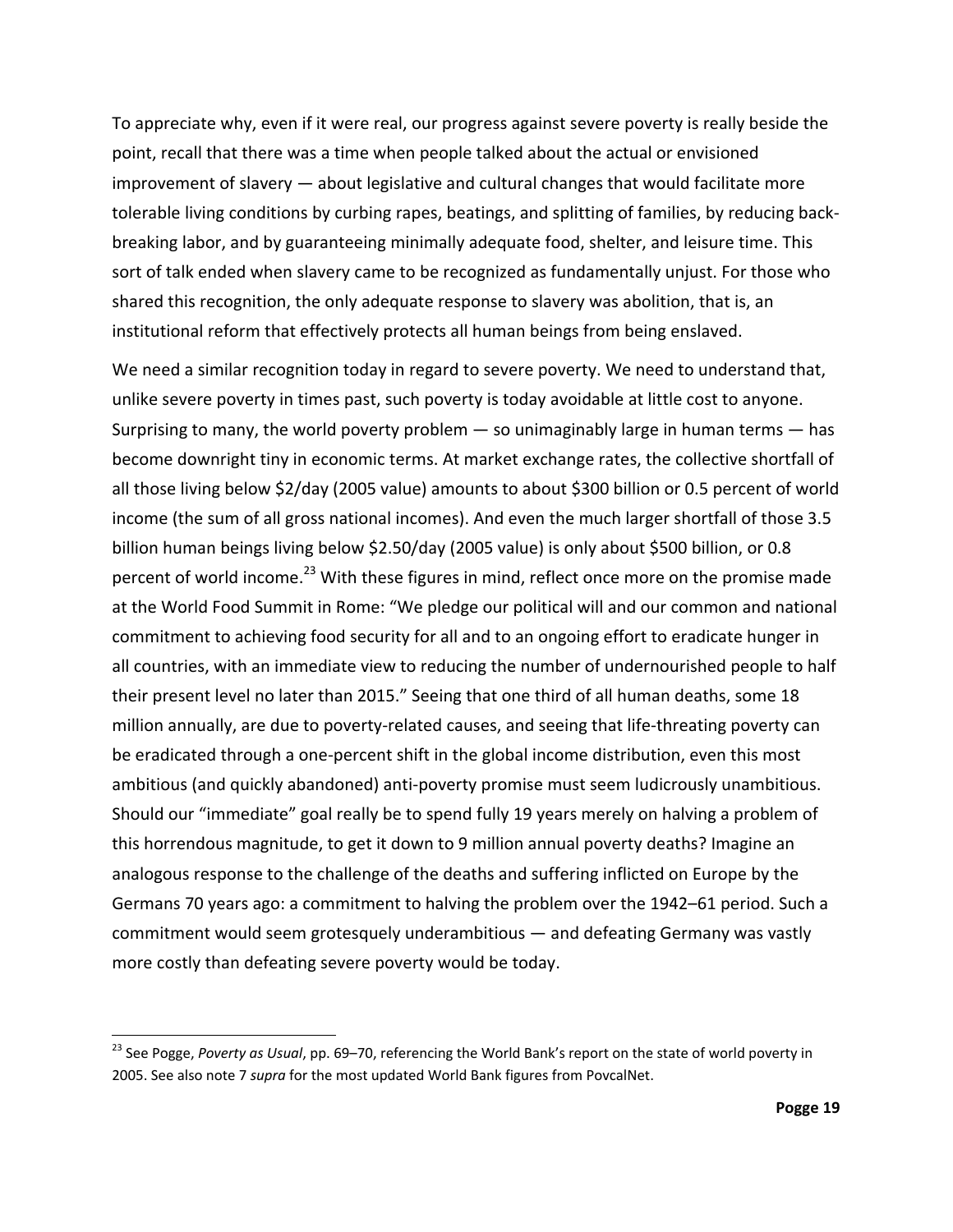The World Bank's diachronic poverty statistics lure us into a false sense of normalcy, a sense that the poor have always been, and hence always will be, with us. Yes, there has always been a large proportion of humanity living in life-threatening poverty. Nonetheless, today's severe poverty is radically different from that of the past because today we have the resources technical, economic and administrative — to end such poverty once and for all, without excessive cost to anyone. Given this new capability, this is what we must do, together, with all deliberate speed.

This conclusion is reinforced when we realize that the persistence of severe poverty today is a reflection not merely of local and national causes but also of supranational institutional arrangements that powerfully shape local and national factors as well as their effects. Such supranational institutional arrangements are designed through intergovernmental negotiations that are dominated by the interests of the more powerful governments and by those of the more influential multinational corporations, banks and industry associations that can effectively lobby these governments and their officials. The members of this small global elite generally have no animosity against the poor; but they naturally love themselves and try to increase their own wealth and power as well as that of their respective states and organizations. The unintended but entirely foreseeable results of their efforts are then supranational institutional arrangements that further expand the largest shares of global household income while compressing the remaining smaller shares.

Table 9 presents data from Branko Milanovic, providing evidence for such an inequality spiral. The table shows that, over 17 crucial years of rapidly increasing global governance, global inequality has increased sharply, with the poorer 90 percent of humanity losing ground while the top five percent gained greatly. Consider once more the \$500-billion shift in the distribution of global annual income that would bring the poorest 3 billion human beings up to the Bank's \$2.50/day (2005 value) poverty line. We can now see that this shift is considerably smaller than just the recent *gain* in the share going to the richest five percent of humanity. In fact, with less than 2/5 of this gain those 3 billion human beings living below \$2.50/day (2005 value) could all reach this level.<sup>24</sup> Such a shift would bring the poorer half of humanity up to 4.2 percent of global household income, still leaving the richer half with 95.8 percent and the richest five percent with over 100 times the average income of the poorer half.

<sup>&</sup>lt;sup>24</sup> \$500 billion is approximately 1.3 percent of global household income or 0.8 percent of world income, which also includes government spending.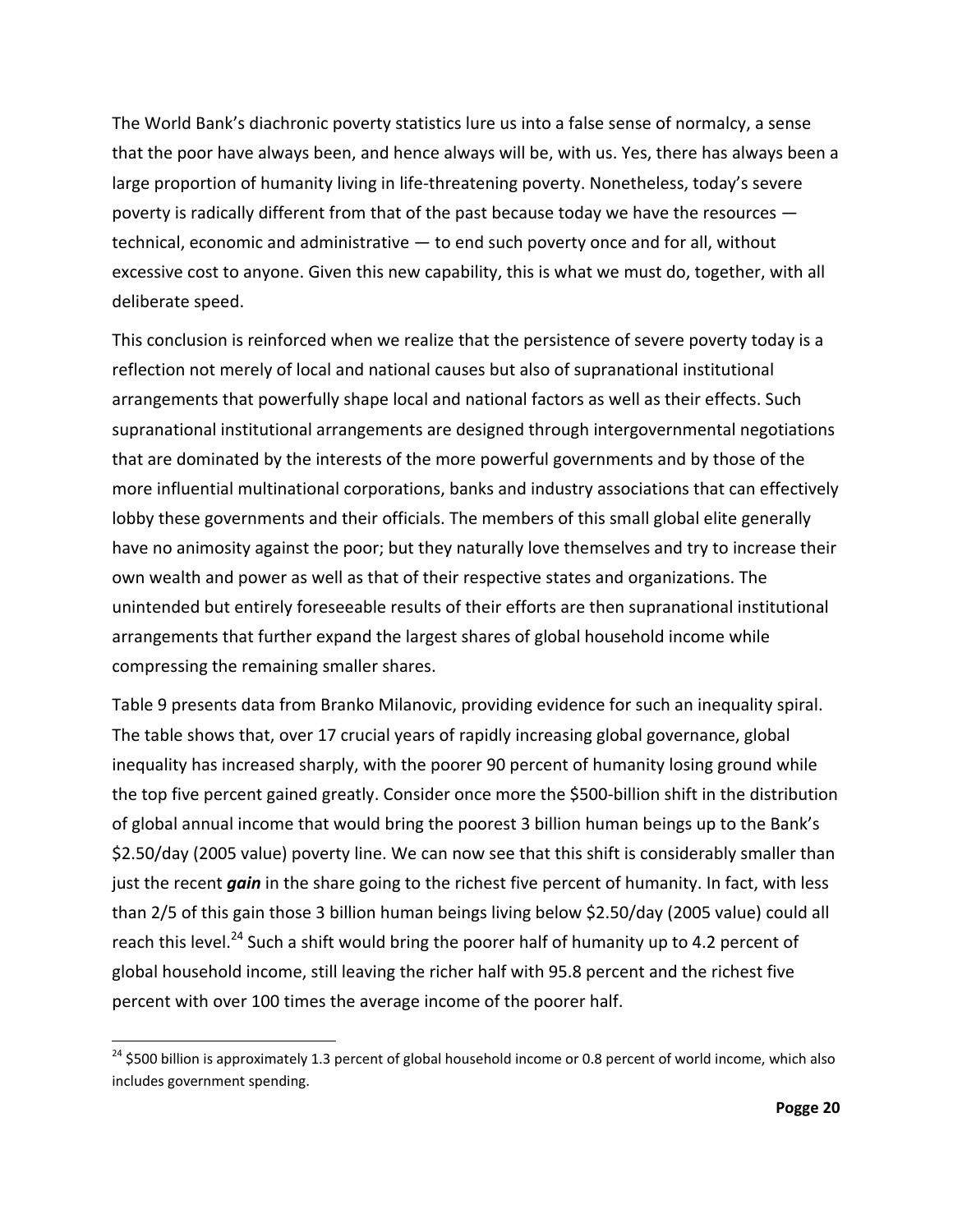| <b>Segment of</b><br>World<br>Population | <b>Share of</b><br>Global<br>Household<br>Income<br>1988 | <b>Share of</b><br>Global<br>Household<br>Income<br>2005 | <b>Absolute</b><br>Change in<br><b>Income</b><br><b>Share</b> | <b>Relative</b><br>Change in<br><b>Income</b><br><b>Share</b> |
|------------------------------------------|----------------------------------------------------------|----------------------------------------------------------|---------------------------------------------------------------|---------------------------------------------------------------|
| <b>Richest 5</b><br><b>Percent</b>       | 42.87                                                    | 46.36                                                    | $+3.49$                                                       | $+8.1\%$                                                      |
| Next 5<br>Percent                        | 21.80                                                    | 22.18                                                    | $+0.38$                                                       | $+1.7\%$                                                      |
| Next 15<br>Percent                       | 24.83                                                    | 21.80                                                    | $-3.03$                                                       | $-12.2\%$                                                     |
| <b>Second</b><br>Quarter                 | 6.97                                                     | 6.74                                                     | $-0.23$                                                       | $-3.3\%$                                                      |
| <b>Third</b><br><b>Ouarter</b>           | 2.37                                                     | 2.14                                                     | $-0.23$                                                       | $-9.7\%$                                                      |
| <b>Poorest</b><br><b>Ouarter</b>         | 1.16                                                     | 0.78                                                     | $-0.38$                                                       | $-32.8\%$                                                     |

## **Table 9: Evolution of the Global Household Income Distribution at Market Exchange Rates**

Understanding how supranational institutional arrangements, as presently designed, contribute to the persistence of life-threatening poverty leads us to the second important realization: that we affluent citizens of the more powerful countries are not merely bystanders but also contributors to life-threatening poverty, in virtue of our shared responsibility for what our governments do in our names.<sup>25</sup> This fact entails that our duties in regard to world poverty are far more stringent than most of us realize. We do not merely do too little toward mitigating lifethreatening poverty, but also (with many others) participate in perpetuating it  $-$  not merely

<sup>&</sup>lt;sup>25</sup> Many of us are also beneficiaries of injustices that harm the global poor: of the injustice of supranational institutional arrangements or of the injustice of our country's foreign policies. This possibility brings into play negative duties not to take advantage of injustice without some effort at adequate compensation. I leave this point aside in the present essay.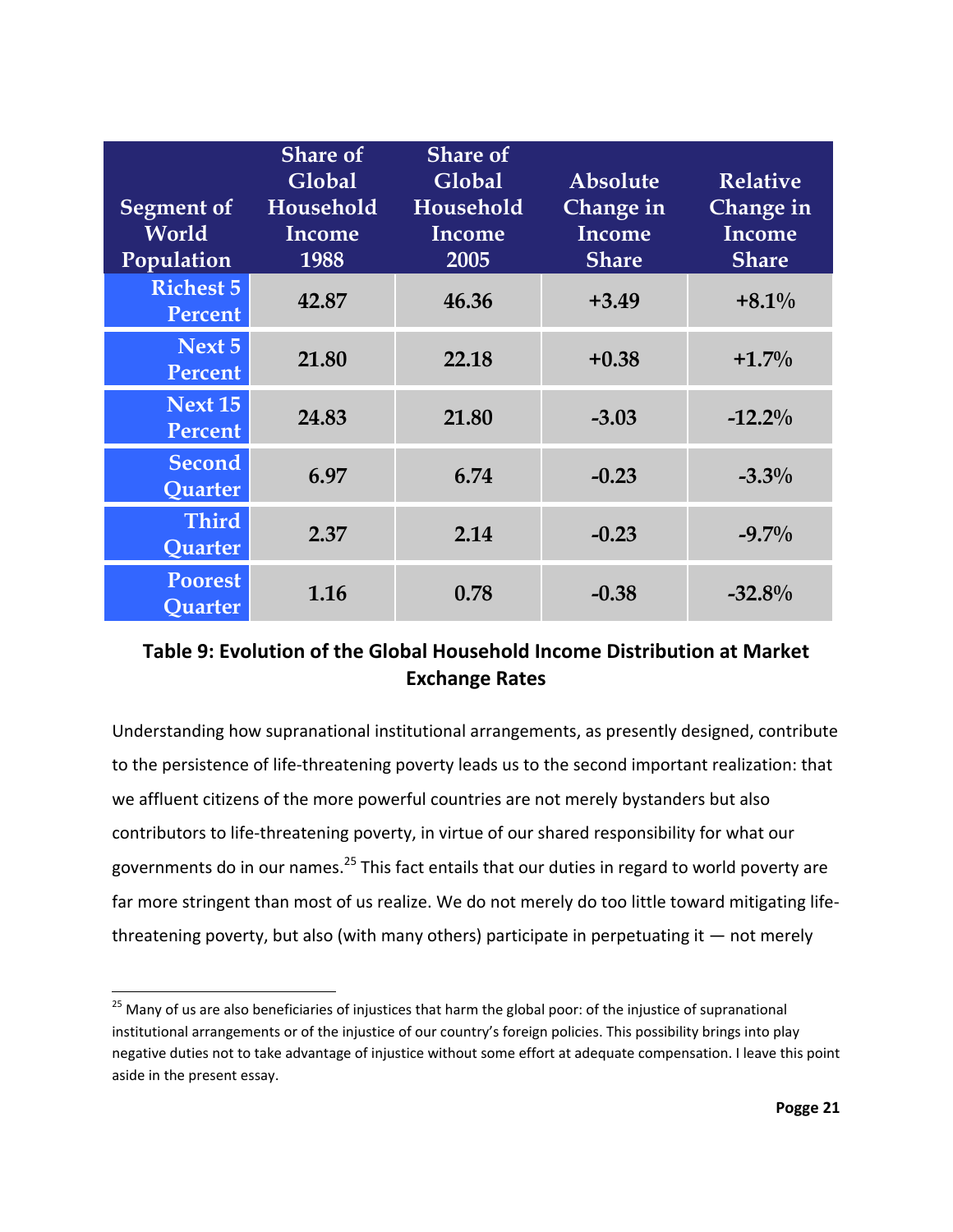failing to fulfill human rights but collaborating in their violation. What we must do, then, is to help protect poor people from the harms we are also co-responsible for producing and to work through our government toward reforming supranational institutional arrangements so that they are, insofar as this is reasonably possible, conducive to poverty avoidance and more broadly to the fulfillment of human rights. An institutional injustice is not something to be gradually ameliorated at one's leisure. It is to be eliminated through institutional reforms with all deliberate speed pursuant to a negative duty (on the part of the citizens of the antebellum United States and on the part of us now) not to impose unjust social institutions and, in particular, ones that foreseeably give rise to a reasonably avoidable human rights deficit. In this regard, severe poverty and slavery are on a par: when social institutions avoiding these deprivations are reasonably possible, then the imposition of social institutions that perpetuate these deprivations constitutes a violation of the human rights of those who are enslaved or impoverished. In the words of the Article 28 of the *Universal Declaration of Human Rights*: "Everyone is entitled to a social in international order in which the rights and freedoms set forth in the Declaration can be fully realized."

When we recognize that severe poverty is not merely something that we can mitigate but also something that we continuously produce, then it becomes clear that we must not merely work for more and more efficient development assistance<sup>26</sup> but also stop producing the poverty that makes such assistance necessary. We should also work toward a mainstreaming of this imperative into all negotiations relating to the design of features of the emerging global institutional architecture that have any significant distributive effects. The evolution of world poverty is affected, of course, by the quantity and quality of aid, but it is also and far more profoundly affected by the other 99 percent of current national and especially international practices: by the foreign policies of the wealthier countries and by the supranational institutional arrangements these countries design and impose.

 $\overline{a}$ 

<sup>&</sup>lt;sup>26</sup> The UN Statistics Division reports that governments currently spend about \$129 billion annually (2010) on development assistance, of which about \$17 billion (2009) is devoted to basic social services, i.e. to poverty eradication (http://unstats.un.org/unsd/mdg/Search.aspx?q=bss%20oda). This is obviously a very tiny amount about 1/30 — in comparison to the \$500 billion poverty gap relative to the \$2.50/day poverty line.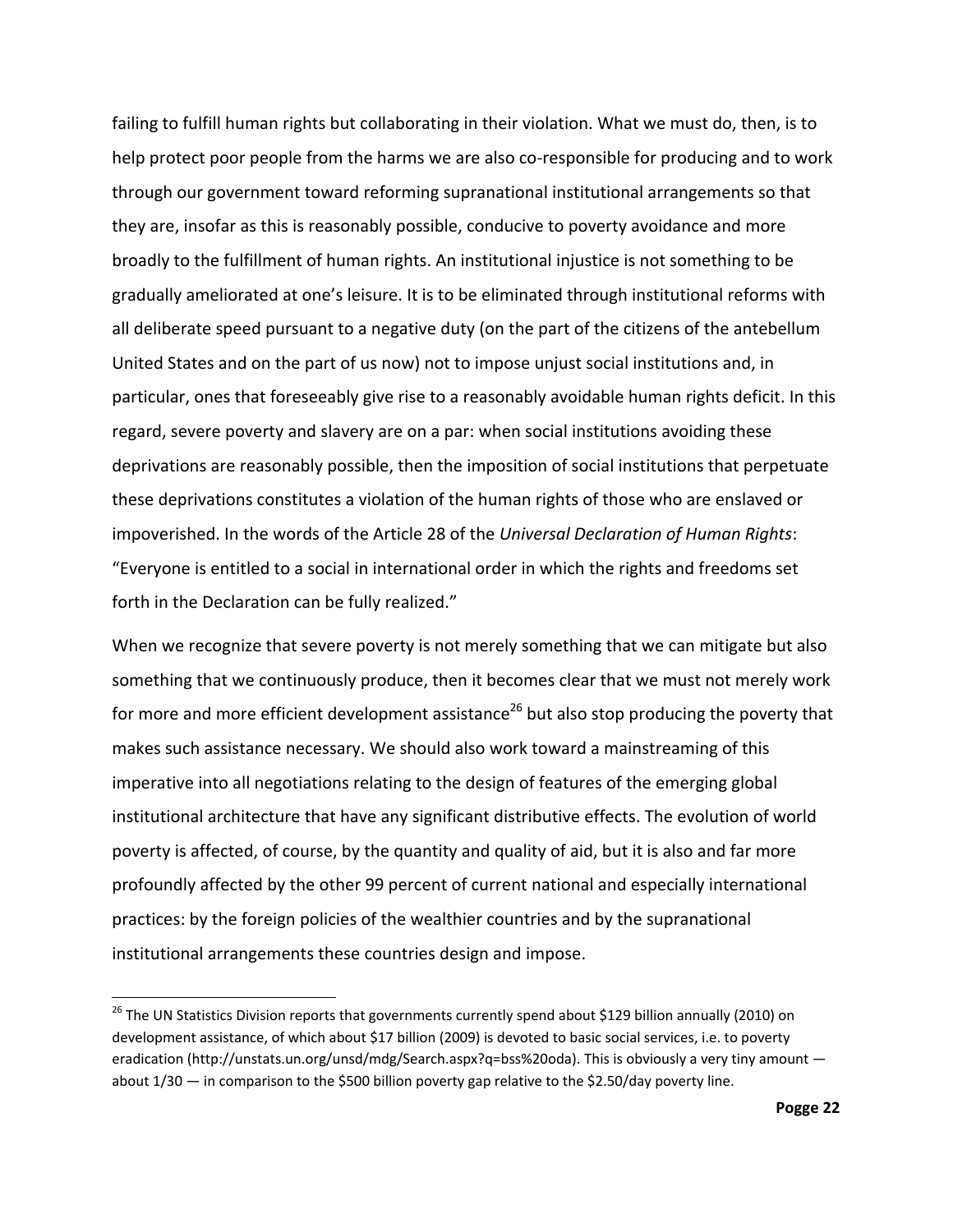So we should think beyond the small niche of development assistance. The mitigation it provides is paltry compensation for the complete exclusion of the interests of the majority of humankind from supranational rule making. As a quick example, think of the requirement of greatly strengthened intellectual property rights which, as the so-called TRIPS Agreement, the rich countries forced upon all WTO members. Such strong intellectual property rights lead to much higher prices of new pharmaceuticals throughout the less developed countries and thereby greatly increase the aid poor people there need to safeguard their health. Rather than trying to compensate for this new artificial need for medicine subsidies, it would have been much better to anticipate this problem when deciding about how to incentivize pharmaceutical innovation in the first place. In this way, the side effects and full costs of the institutional transformation would have been taken into account, and we would most likely have found a better way of incentivizing pharmaceutical innovation, one that would not impose such huge costs upon the global poor.<sup>27</sup> Considering the world poverty problem only under the rubric of aid is highly inefficient because it is often much more expensive to mitigate adverse side effects on the poor (and on future generations) than to avoid them.

This brings us to the final point. The celebrated Millennium Development Goals were goals in the most tenuous sense of this word: pronouncements about what would be a good thing to happen, without any instructions to anyone as to how the desired state was to be brought about. The MDGs were goals of no one in particular, goals completely detached from all human agency, which did not specify any duties or responsibilities even in the small political space of development assistance. This complete detachment of the MDGs, even more than all the clever gaming of the targets and statistics, renders the whole MDG campaign a cruel joke upon the poor: the celebration of a vast crime against humanity.

The MDGs are perfectly suited to enabling us to celebrating our approval of them without lifting a finger to do anything extra toward protecting the poor. The rich countries and their

<sup>27</sup> For an idea in this direction, see Aidan Hollis and Thomas Pogge, *The Health Impact Fund: Making New Medicines Accessible for All* (Oslo and New Haven: Incentives for Global Health 2008), available, with a great deal of further discussion, at www.healthimpactfund.org.